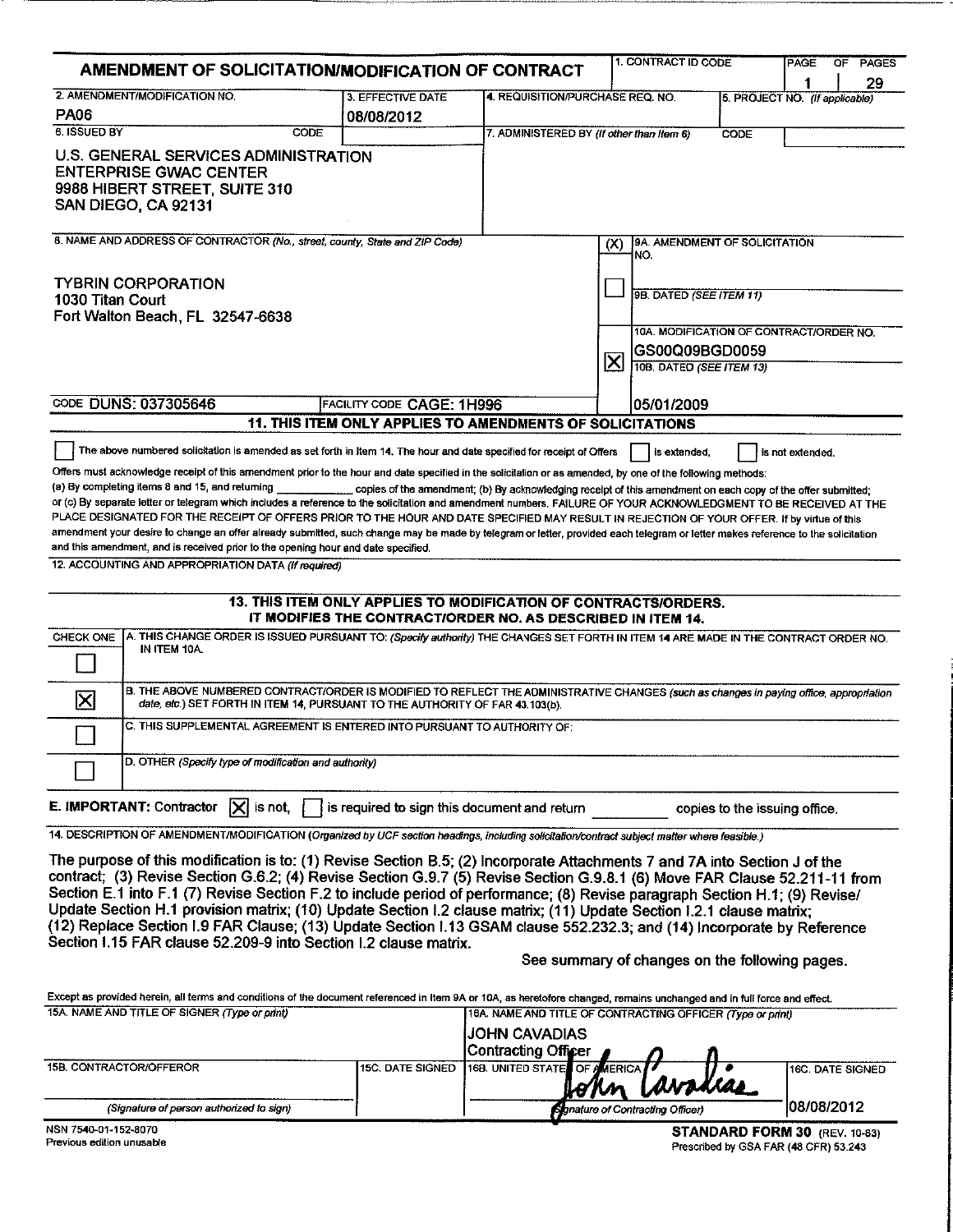Modification PA06 is hereby issued to reflect the following administrative changes:

- 1. REVISE Section B.5 Contract Access Fee to clarify how to show CAF in proposals. (Full text attached below.)
- 2. INCORPORATE Attachment 7 and 7A of Section J into the contract: GWAC Management Module CLIN Reporting Format. (Full text attached in Modification.)
- 3. REVISE Section G.6.2 Program Office Meetings. A clarification of the required contractor attendees and schedule. (Full text attached in Modification.)
- 4. REVISE Section G.9.7 Contractor Administrative Reporting. (Full text attached in Modification.)
	- a. REMOVE the words in G.9.7(c) Purchase Data: "accepted invoice" and REPLACE with the words: "paid or accepted invoice" concerning the contractor's reporting requirements.
	- b. ADD the sentence in G.9.7(c) Purchase Data: "If CAF payment credit/debit adjustments are made, such as from paid invoices not matching accepted invoices (that were previously reported), the contractor shall adjust and reconcile CAF payment data with purchase data in the GMM."
	- c. ADD the sentence in G.9.7(c) Purchase Data: "The contractor shall report purchase data in accordance to Section J Attachment 7 GWAC Management Module CLIN reporting format."
	- d. ADD the sentence in G.9.7(c) Purchase Data: Zero Purchase Data: "If no Purchase Data was received during a required reporting period for a specific task order, the contractor shall report in the 'Zero Purchase Data' screen located in the GMM system for that particular task order.
	- e. REMOVE the sentence in G.9.7(c) Purchase Data: "The GWAC Management Module categorized direct material and ODCs as defined in FAR 52.232-7 simply as ODCs." REPLACE with the sentence: "ODCs, for exclusive purpose of reporting in CLIN# C00 of the GWAC Management Module, is hereby defined as written within the 'Instruction' columns in Attachment 7 of Section J of the contract, '*GWAC Management Module CLIN Reporting Format*.' Thus, this definition of ODCs does not correspond to the FAR's definition."
	- f. Other minor administrative changes, as noted in the attached Section G.9.7 full text, made to clarify sub-sections G.9.7 (a), (b), (c), and (d).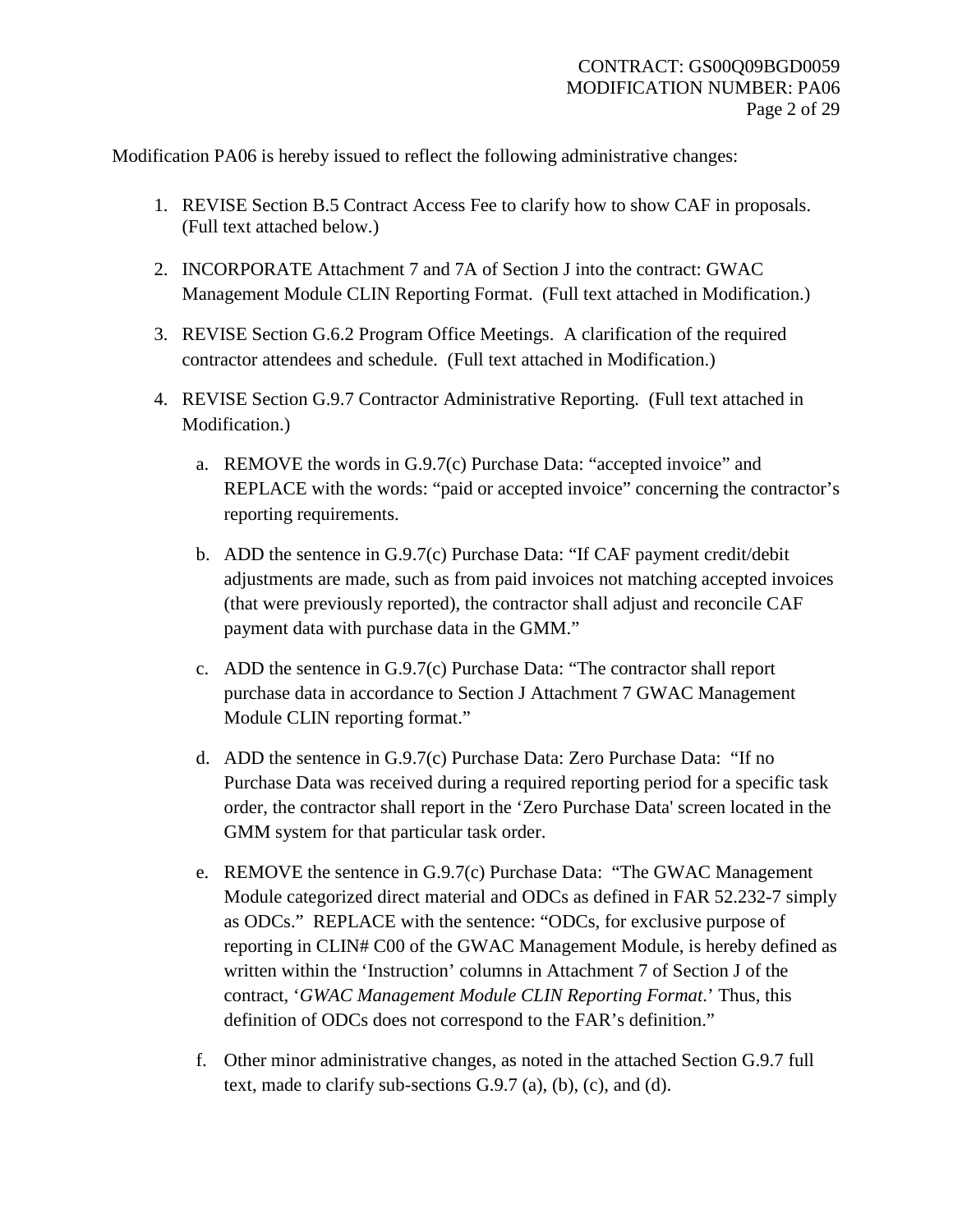- 5. REVISE first sentence: Section G.9.8.1 Annual Order Close-out Report: "As long as the contractor has open and/or expired Orders on the contract, the Contractor shall submit the Annual Order Close-Out Report to the Alliant ACO at Alliant@gsa.gov, on or before May 30th of each year until the completion of the basic contract and all Orders.
- 6. MOVE FAR Clause 52.211-11 (Liquidated Damages Supplies, Services or Research and Development from Section E.1 to F.1.
- 7. REVISE F.2 TERM OF BASIC CONTRACT to include period of performance of the basic contract
- 8. REVISE Paragraph H.1 of the Basic Contract Change clause to provision
- 9. REVISE/UPDATE Provision matrix at H.1
- 10. UPDATE, INSERT and REMOVE clauses in Clause matrix at I.2
- 11. UPDATE and REMOVE clauses in Clause matrix at I.2.1
- 12. REPLACE I.9 FAR Clause 52.232-32\* PERFORMANCE-BASED PAYMENT (JAN 2008), WITH FAR Clause 52.232-32\* PERFORMANCE-BASED PAYMENT (APR 2012) in full text.
- 13. DELETE Section I.13 GSAM 552.232-72 FINAL PAYMENT (SEP 1999) in its entirety and REPLACE with Section I.13 GSAM 552.232-72 FINAL PAYMENT UNDER BUILDING SERVICES CONTRACTS (MAR 2012) in full text.
- 14. DELETE Section I.15 FAR 52.209-9 UPDATES OF PUBLICLY AVAILABLE INFORMATION REGARDING RESPONSIBILITY MATTERS, in its entirety and REPLACE with Section I.15 RESERVED. FAR 52.209-9 will be Incorporated By Reference in I.2 Clause Matrix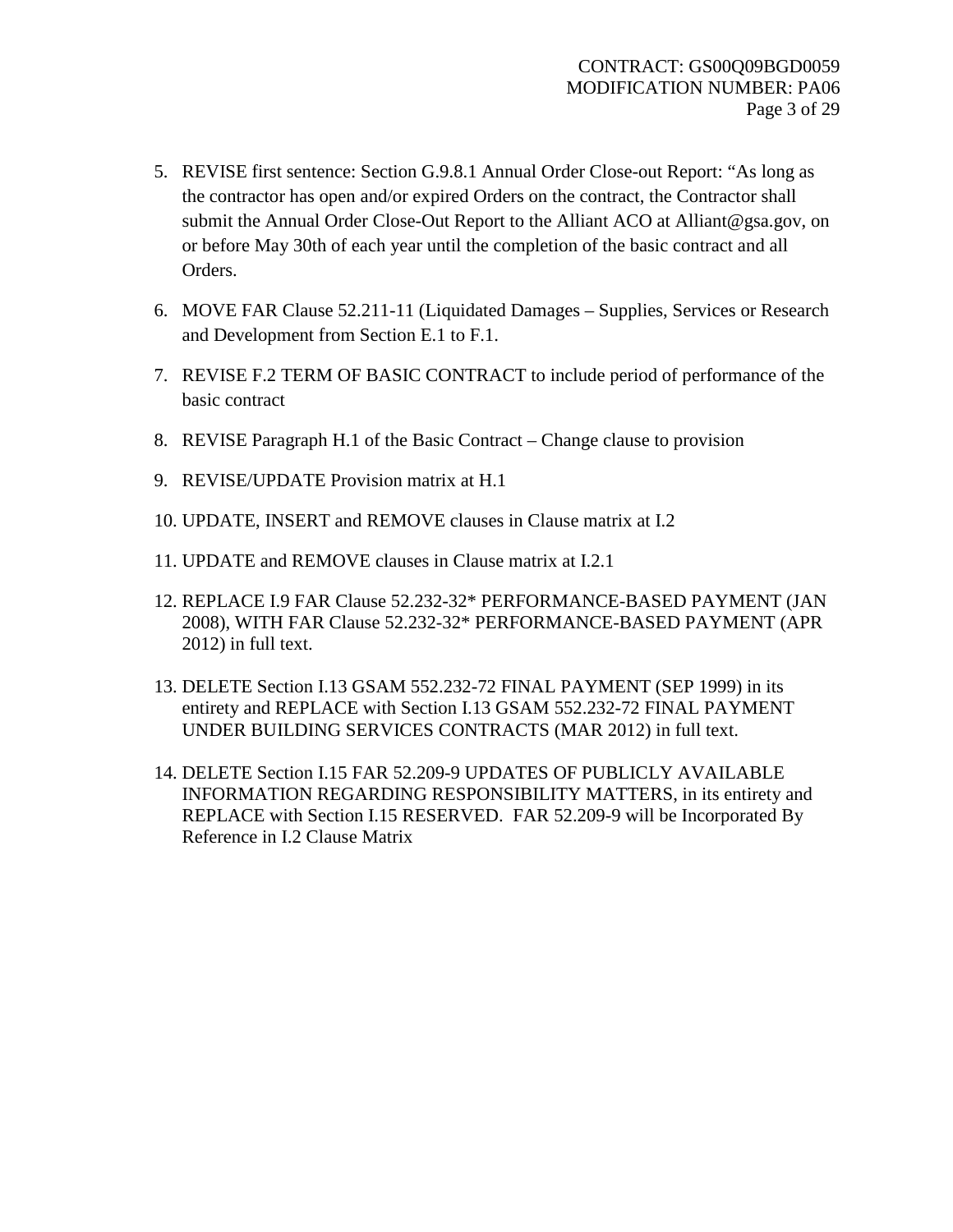1. REVISE Section B.5 Contract Access FEE. (Full text attached below.)

The Contract Access Fee (CAF) is a required GSA fee that is fixed at  $\frac{3}{4}$  of one percent (i.e., 0.0075). This fee shall never to be treated as a negotiable element between the contractor and ordering agency. CAF shall be applied to the total price for contractor performance as billed to the Government.

The basic formula is: Total  $CAF = Total Price * CAF$  Percentage.

The total CAF collected per Order may be capped at a set amount to be determined by the Alliant GWAC Program Office. For more information on this cap, please see the Alliant website (http://www.gsa.gov/alliant).

The Contractor shall estimate CAF in their proposals to the ordering agency for all Orders, regardless of contract- type. It is preferable to the government that an agency's OCO fund CAF as a separate Contract Line Item Number (CLIN), especially for Cost-type contracts. It is acceptable, although not always preferable, for the ordering agency to fund CAF as embedded costs in the CLINS. For example, on Labor Hour CLINS, OCOs may require a contractor to include CAF in their fully-burdened Loaded Hourly Labor Rate. If the ordering agency chooses this option of embedding the CAF in the CLINS, versus a separate CAF CLIN, the OCO must clearly state those required terms in the Task Order Request (TOR), RFP, or RFQ document.

The Contractor remits the CAF to GSA in accordance with Section G.9.5.

2. INCORPORATE Attachment 7 and 7A of Section J into the contract: GWAC Management Module CLIN Reporting Format. This provides further detail of the mandatory reporting requirement established in Alliant Contract Section G.9.7 Contractor Administrative Reporting. (Full text attached below.)

# **GWAC Management Module Contract Line Item Number Reporting Format**

The GSA GWAC Management Module contains unique Contract Line Item Numbers (CLINs) that are specifically defined for the Alliant GWAC (see Attachment A,  $2<sup>nd</sup>$  column). Reporting in the GWAC Management Module is mandatory per Alliant Contract Section G.9.7 Contractor Administrative Reporting.

This contract attachment specifically outlines the reporting data requirements for the Purchase Data (Sales/Invoices).

There are three methods to enter purchase data in the GWAC Management Module.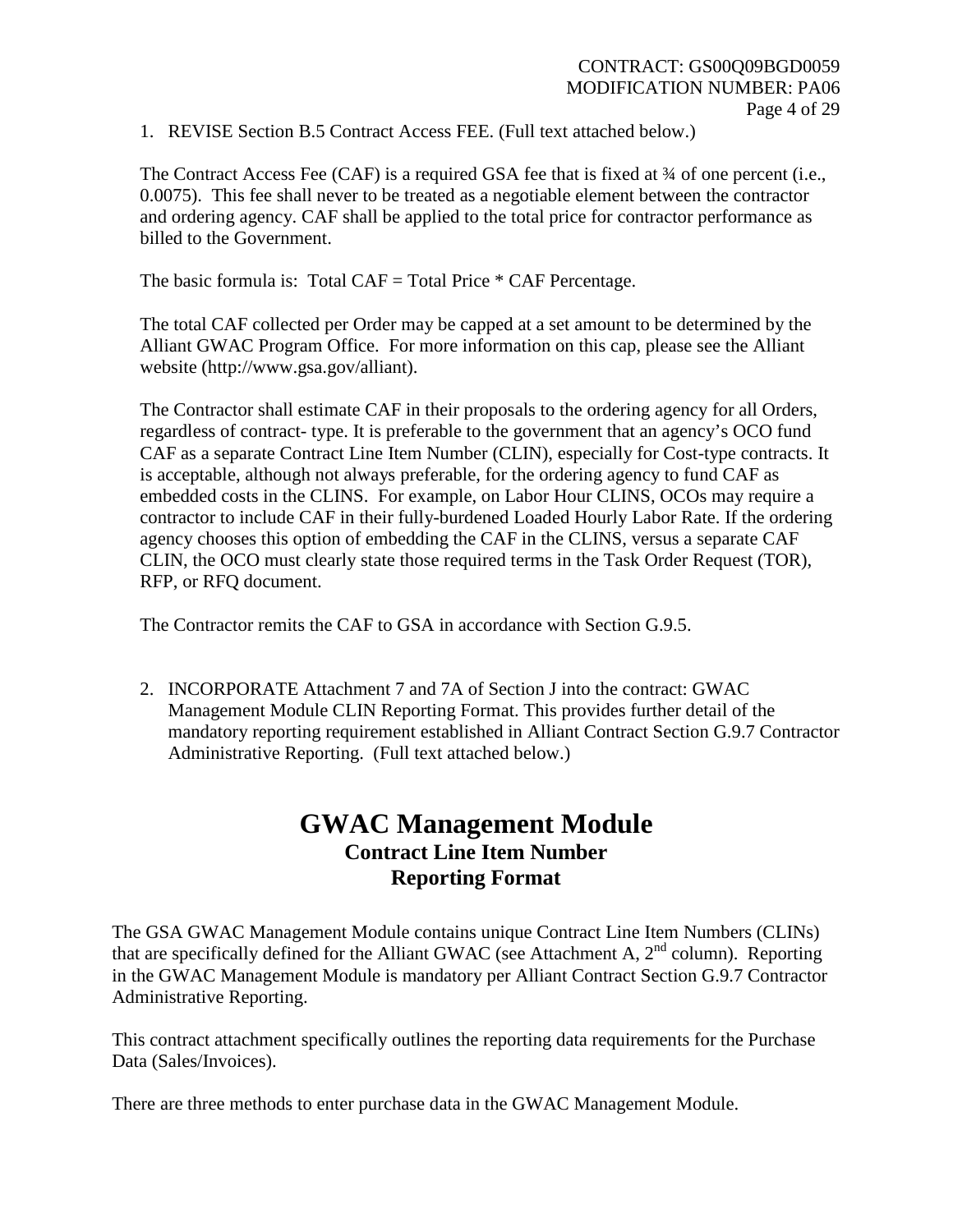- 1) Direct or manual entry of each labor category;
- 2) Uploading a Batch File containing CLIN data pertaining to a single invoice or multiple invoices across multiple orders (called Upload Package). Two file formats accepted: Comma separated value (CSV) file and MS Excel spreadsheet file (XLS format or any other current MS Excel version);
- 3) System-to-system via Web Services.

The GWAC Management Module technical instructions (video) for Purchase Data reporting can be found at the GSA website: https://web.itss.gsa.gov/Login

All tutorials on Videos are currently the following: (1) GWAC Registration, (2) Create an Order Package, (3) Purchase Data Basics, (4) Purchase Data Single Upload, (5) Purchase Data Multiple Upload, (6) Enter Zero Purchase Data, (7) Contract Access Fee (CAF) Payment, and (8) Pay.gov. Related videos may be modified or added throughout the term of the contract.

#### Reporting Using GMM CLINs

The below tables outlines the Cost Elements that shall be reported based on the Task Order Contract Type.

|             |                                   | Table 1                                                                                                                                                                                     |
|-------------|-----------------------------------|---------------------------------------------------------------------------------------------------------------------------------------------------------------------------------------------|
|             | <b>Cost Element (shall</b>        | <b>Instruction</b>                                                                                                                                                                          |
| GMM         | report)                           |                                                                                                                                                                                             |
| <b>CLIN</b> |                                   |                                                                                                                                                                                             |
|             |                                   | Enter any applicable T&M Labor CLIN as                                                                                                                                                      |
|             |                                   | shown in the Attachment A.                                                                                                                                                                  |
| $011 - 400$ | 80 Labor Categories               | <b>NOTE:</b> Purchase Line Quantity shall<br>reflect the number of hours worked;<br>Purchase Line Unit shall reflect "HR";<br>Purchase Line Price shall reflect the labor<br>rate per hour. |
|             |                                   | Enter any new labor cost not included in<br>the 80 T&M Labor Categories.                                                                                                                    |
|             |                                   | NOTE: Purchase Line Quantity shall<br>reflect the number of hours worked;<br>Purchase Line Unit shall reflect "HR";<br>Purchase Line Price shall reflect the labor                          |
| 999         | <b>Specialized Labor Category</b> | rate per hour. The Government may require<br>the contractor to remap a "Specialized"                                                                                                        |
|             |                                   | Labor Category" if it is determined within                                                                                                                                                  |

CONTRACT TYPES - T&M/Labor Hour Orders use: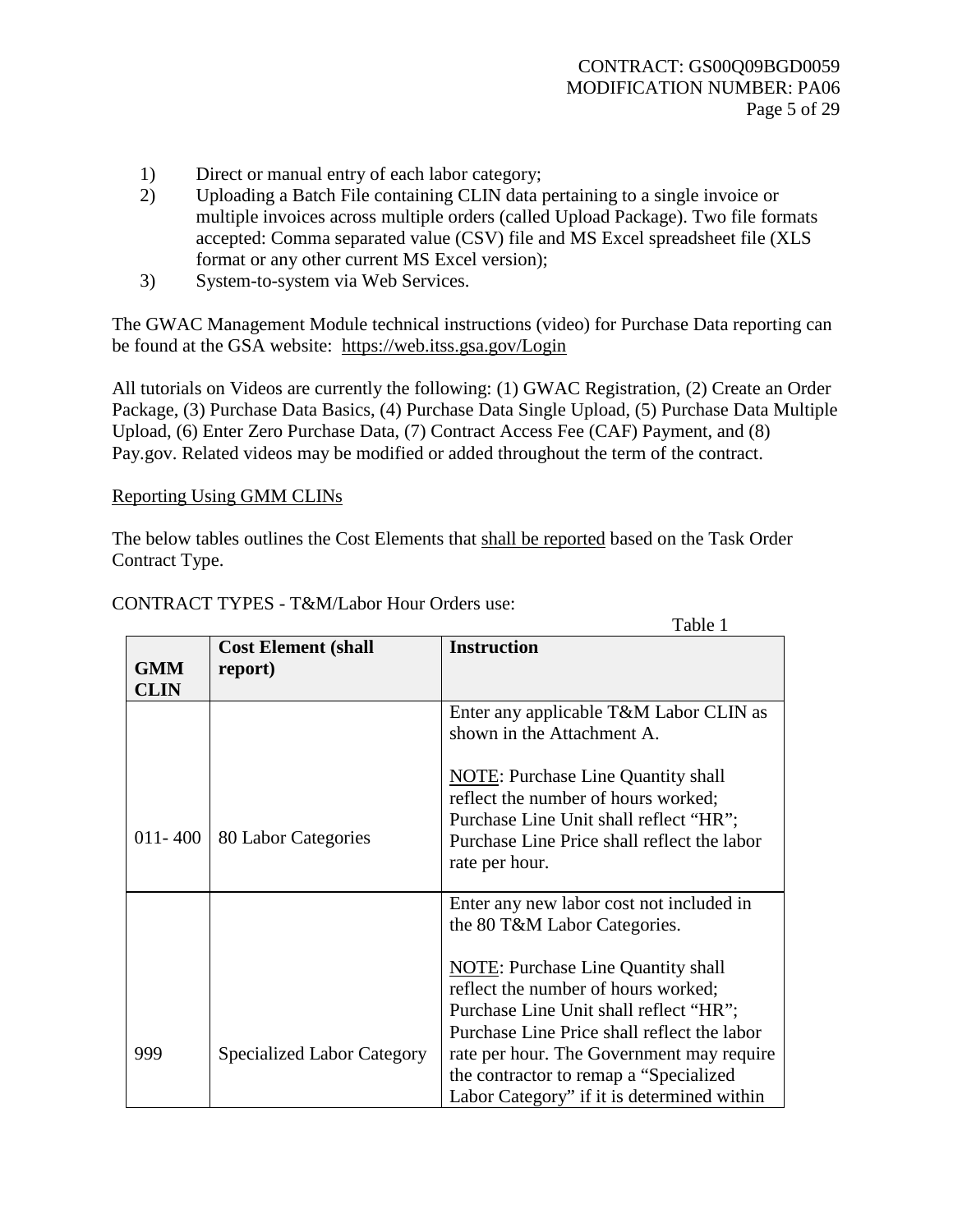| Page 6 of 29 |  |  |  |  |
|--------------|--|--|--|--|
|--------------|--|--|--|--|

|                 |                            | the capability of any one of the 80 Alliant                                                                                                                                     |
|-----------------|----------------------------|---------------------------------------------------------------------------------------------------------------------------------------------------------------------------------|
|                 |                            | labor categories.                                                                                                                                                               |
|                 |                            | Enter Materials amount as defined in FAR                                                                                                                                        |
|                 |                            | 16.601(a) Time-and-materials contracts,                                                                                                                                         |
|                 |                            | with the exception of Travel costs.                                                                                                                                             |
| A00             | Materials                  | Note: Do not include Travel.                                                                                                                                                    |
|                 |                            | Enter travel costs, including indirect travel                                                                                                                                   |
| <b>B00</b>      | Travel                     | costs.                                                                                                                                                                          |
|                 |                            | Enter the CAF amount                                                                                                                                                            |
|                 | <b>Contract Access Fee</b> | NOTE: Including CAF credit/debit                                                                                                                                                |
| D <sub>00</sub> | (CAF)                      | adjustments, if applicable.                                                                                                                                                     |
|                 |                            | As directed by the GSA GWAC personnel.                                                                                                                                          |
| <b>X00</b>      | Not Elsewhere Classified   | <b>NOTE:</b> The Government may require the<br>contractor to remap a "Not Elsewhere<br>Classified" item if it is determined to apply<br>to an existing reportable data element. |

CONTRACT TYPES - Cost Reimbursement (CR) Orders (or any variation of CR) use:

| Table |  |
|-------|--|
|-------|--|

|             | <b>Cost Element (shall</b> | <b>Instruction</b>                             |
|-------------|----------------------------|------------------------------------------------|
| <b>GMM</b>  | report)                    |                                                |
| <b>CLIN</b> |                            |                                                |
|             |                            | Enter Direct Labor as a Lump Sum               |
|             |                            | amount.                                        |
|             |                            |                                                |
| 094         | <b>COST</b>                | Note: Do not include materials.                |
|             |                            |                                                |
|             |                            | Enter travel costs, including indirect travel  |
| <b>B00</b>  | Travel                     | costs.                                         |
|             |                            |                                                |
|             |                            | Enter a total amount to include direct         |
|             |                            | materials costs, and other direct costs not    |
|             |                            | previously identified as a direct labor costs. |
|             |                            |                                                |
| C00         | <b>ODC</b>                 | Note: Do not include Travel or                 |
|             |                            | Award/Fixed/Incentive Fee.                     |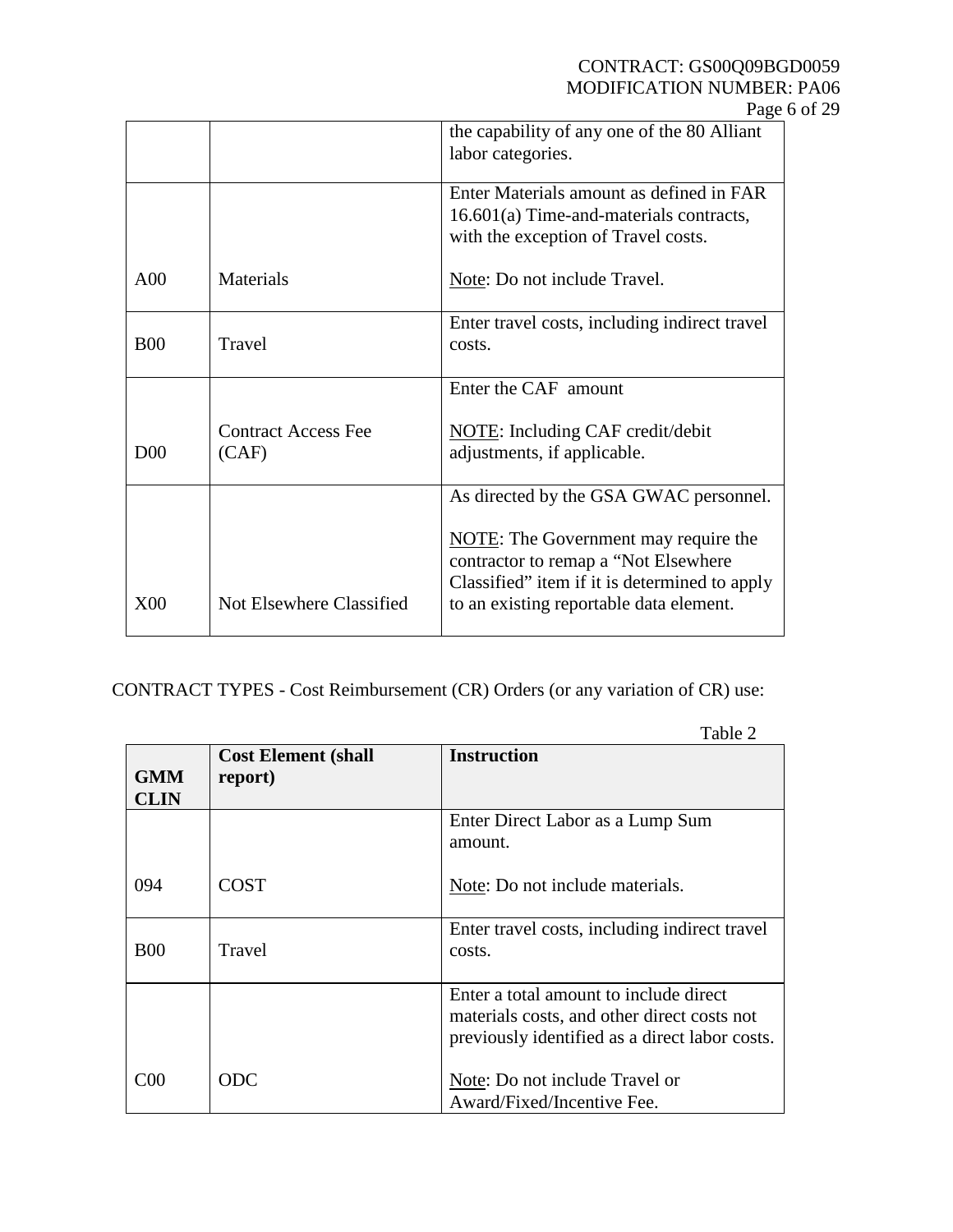| Page 7 of 29 |  |  |
|--------------|--|--|
|              |  |  |

|                 |                            | Enter the CAF amount (CAF must be<br>stated on invoices).                                      |
|-----------------|----------------------------|------------------------------------------------------------------------------------------------|
| D <sub>00</sub> | Contract Access Fee (CAF)  | <b>NOTE:</b> Including CAF credit/debit<br>adjustments, if applicable.                         |
| G00             | Award/Fixed/Incentive Fees | If applicable, enter this Fee amount                                                           |
| X <sub>00</sub> | Not Elsewhere Classified   | Enter total indirect costs on labor and<br>material (including overhead, and G&A<br>expenses). |

CONTRACT TYPES - Fixed Price (FP) Orders (or any variation of FP) use:

|                           |                                       | Table 3                                                                                                                               |
|---------------------------|---------------------------------------|---------------------------------------------------------------------------------------------------------------------------------------|
| <b>GMM</b><br><b>CLIN</b> | <b>Cost Element (shall</b><br>report) | <b>Instruction</b>                                                                                                                    |
|                           |                                       | Enter direct labor, direct material, indirect<br>costs (including overhead, and G&A<br>expenses), and profit as a Lump Sum<br>amount. |
| H <sub>00</sub>           | <b>FIXED PRICE</b>                    | Note: Do not include Travel.                                                                                                          |
| <b>B00</b>                | Travel                                | Enter travel costs, including indirect travel<br>costs.                                                                               |
| D <sub>00</sub>           | Contract Access Fee (CAF)             | Enter the CAF<br>NOTE: Include CAF credit/debit<br>adjustments, if applicable.                                                        |
| G <sub>00</sub>           | <b>Award/Fixed/Incentive Fees</b>     | If applicable, enter this Fee amount.                                                                                                 |
| <b>X00</b>                | Not Elsewhere Classified              | Only use as directed by the GSA GWAC<br>personnel.                                                                                    |

In addition, the following applies:

1) When reporting T&M/LH task orders, the Contractor shall record in the GMM in the following format when selecting any of the 80 Labor Categories: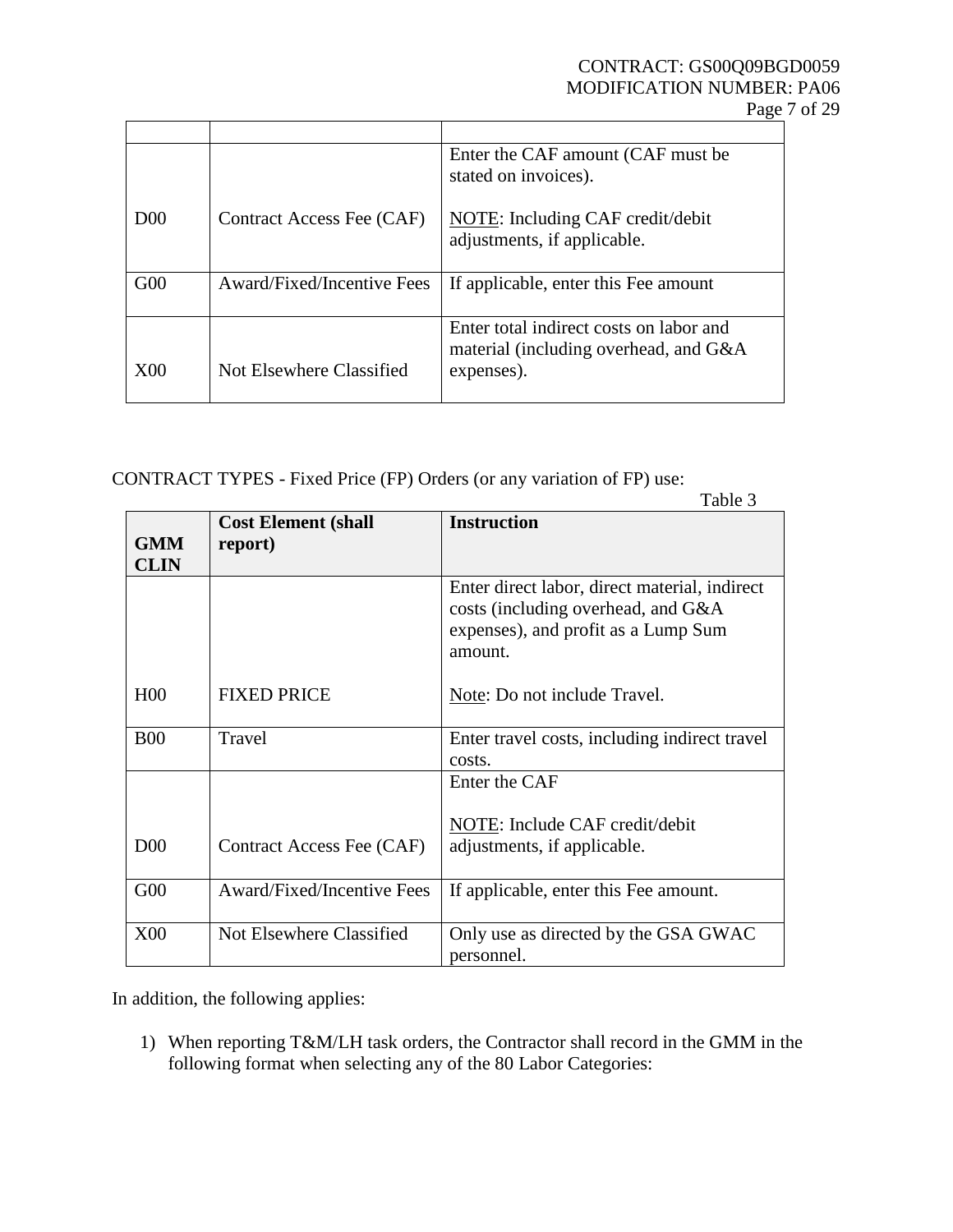|                               | <b>MODIFICATION NUMBER: PA06</b>                 |
|-------------------------------|--------------------------------------------------|
|                               | Page 8 of 29                                     |
| Purchase Line Type            | (Select/cite any of the 80 T&M Labor Categories) |
| Purchase Line Unit            | <b>HR</b>                                        |
| <b>Purchase Line Price</b>    | (Insert labor rate charged per hour)             |
| <b>Purchase Line Quantity</b> | (Insert number of hours worked)                  |

CONTRACT: GS00Q09BGD0059

NOTE: Contractors shall not input employee names in the GMM.

- 2) For Hybrid Contract types, the required Cost Elements appropriate to the individual Contract Type used in the hybrid contract must be reported in the GWAC Management Module.
- 3) Alliant Contractors submitting invoices to the **Ordering Contracting Officer** shall clearly show the CAF as a separate CLIN for Orders anticipated to reach or exceed the below thresholds.

The CAF threshold amounts are:

| <b>Issued By</b>    | <b>Order Amount</b> | <b>CAF Threshold</b> |
|---------------------|---------------------|----------------------|
| Direct Order Client | \$20 M/per year     | $$150,000/per$ year  |
| <b>GSA</b> Assisted | \$13.3M/per year    | $$100,000/per$ year  |

#### **(Per Year calculation is from date of Order award)**

4) The GMM CLIN numbering is cited when utilizing the Comma Separated Value (CSV) file and Excel spreadsheet file (XLS format or any other current MS Excel version); uploading feature to the GWAC Management Module. Further instructions on Batch Uploading can be found at https://web.itss.gsa.gov/Login.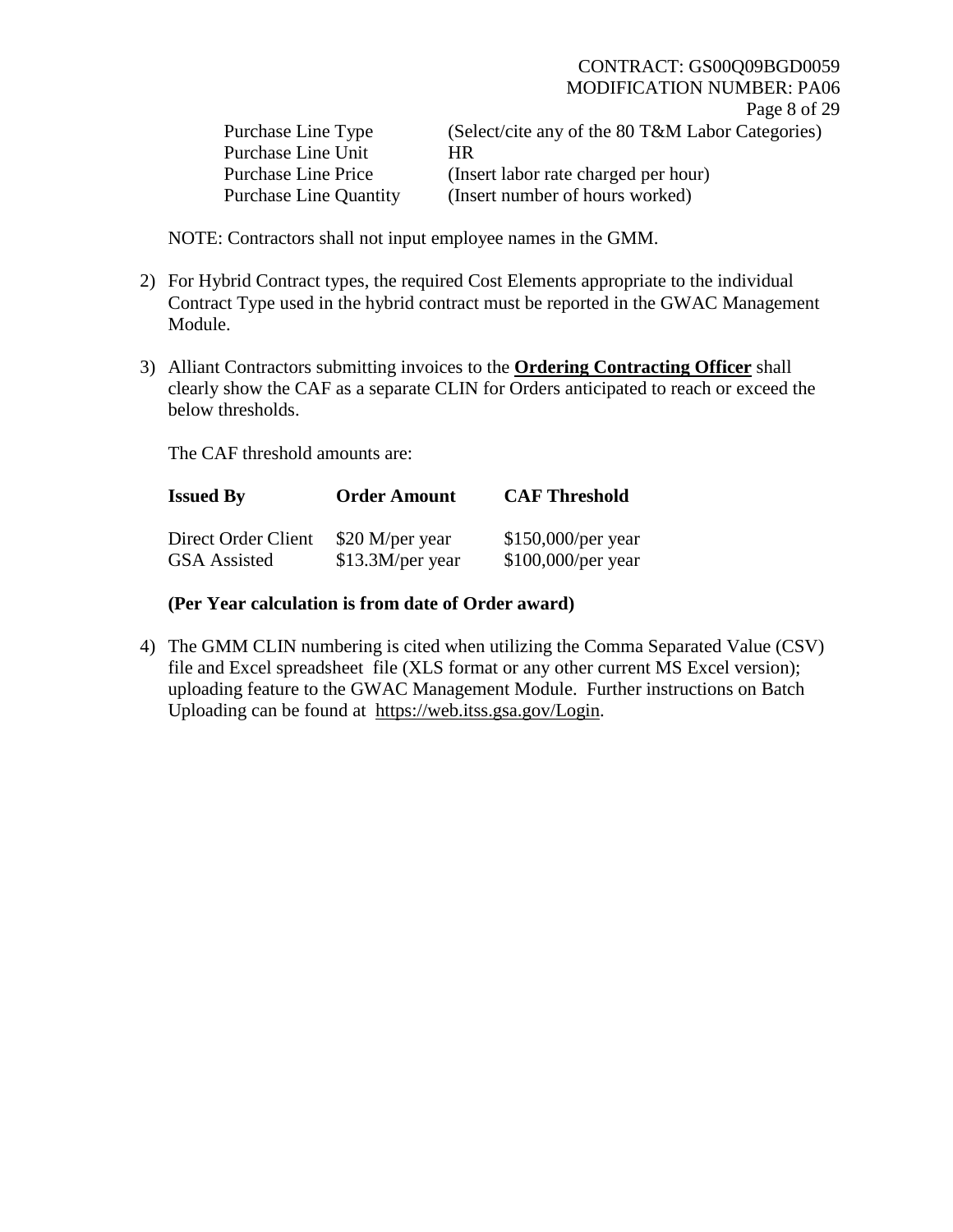### CONTRACT: GS00Q09BGD0059 MODIFICATION NUMBER: PA06 Page 9 of 29

## List of Section J/Attachment 7A

### Attachment 7A – Contract Labor ID and GMM CLIN List

## ATTACHMENT 7A

| <b>Contract Labor</b> | <b>GMM</b>  |                                                     |              |
|-----------------------|-------------|-----------------------------------------------------|--------------|
| ID No.                | <b>CLIN</b> | <b>Labor Category</b>                               | <b>TYPE</b>  |
|                       |             |                                                     |              |
| 101G-1/101C-1         | 011         | Administration/Clerical (Entry Level)               | <b>LABOR</b> |
| 101G-2/101C-2         | 012         | Administration/Clerical (Journeyman)                | <b>LABOR</b> |
| 101G-3101C-3          | 013         | Administration/Clerical (Senior)                    | <b>LABOR</b> |
| 102G-1/102C-1         | 021         | <b>Applications Developer (Entry Level)</b>         | <b>LABOR</b> |
| 102G-2/102C-2         | 022         | Applications Developer (Journeyman)                 | <b>LABOR</b> |
| 102G-3/102C-3         | 023         | Applications Developer (Senior)                     | <b>LABOR</b> |
| 102G-4/102C-4         | 024         | <b>Applications Developer (Master)</b>              | <b>LABOR</b> |
| 103G-1/103C-1         | 031         | Applications Systems Analyst (Entry Level)          | <b>LABOR</b> |
| 103G-2/103C-2         | 032         | Applications Systems Analyst (Journeyman)           | <b>LABOR</b> |
| 103G-3/103-3          | 033         | Applications Systems Analyst (Senior)               | <b>LABOR</b> |
| 103G-4/103C-4         | 034         | Applications Systems Analyst (Master)               | <b>LABOR</b> |
| 104G/104C             | 040         | <b>Business Process Consultant</b>                  | <b>LABOR</b> |
| 105G/105C             | 050         | <b>Business Systems Analyst</b>                     | <b>LABOR</b> |
| 106G/106C             | 060         | Chief Information Security Officer                  | <b>LABOR</b> |
| 107G/107C             | 070         | <b>Computer Scientist</b>                           | <b>LABOR</b> |
| 108G/108C             | 080         | <b>Computer Forensic and Intrusion Analyst</b>      | <b>LABOR</b> |
| 109G-1/109C-1         | 091         | Configuration Management Specialist (Journeyman)    | <b>LABOR</b> |
| 109G-2/109C-2         | 092         | <b>Configuration Management Specialist (Senior)</b> | <b>LABOR</b> |
| 109G-3/109C-2         | 093         | Configuration Management Specialist (Master)        | <b>LABOR</b> |
| 110G/110C             | 100         | Data Architect                                      | <b>LABOR</b> |
| 111G-1/111C-1         | 111         | Data Warehousing Specialist (Entry Level)           | <b>LABOR</b> |
| 111G-2/111C-2         | 112         | Data Warehousing Specialist (Journeyman)            | <b>LABOR</b> |
| 111G-3/111C-3         | 113         | Data Warehousing Specialist (Senior)                | <b>LABOR</b> |
| 111G-4/111C-4         | 114         | Data Warehousing Specialist (Master)                | <b>LABOR</b> |
| 112G-1/112C-1         | 121         | Database Specialist (Entry Level)                   | <b>LABOR</b> |
| 112G-2/112C-2         | 122         | Database Specialist (Journeyman)                    | <b>LABOR</b> |
| 112G-3/112C-3         | 123         | Database Specialist (Senior)                        | <b>LABOR</b> |
| 112G-4/112C-4         | 124         | Database Specialist (Master)                        | <b>LABOR</b> |
| 113G-1/113C-1         | 131         | Disaster Recovery Specialist (Journeyman)           | <b>LABOR</b> |
| 113G-2/113C-2         | 132         | Disaster Recovery Specialist (Senior)               | <b>LABOR</b> |
| 114G/114C             | 140         | <b>Enterprise Architect</b>                         | <b>LABOR</b> |
| 115G/115C             | 150         | <b>ERP</b> Analyst                                  | <b>LABOR</b> |
| 116G/116C             | 160         | ERP Business/Architectural Specialist               | <b>LABOR</b> |
| 117G/117C             | 170         | <b>Financial Analyst</b>                            | <b>LABOR</b> |
| 118G/118C             | 180         | GIS Analyst/Programmer                              | <b>LABOR</b> |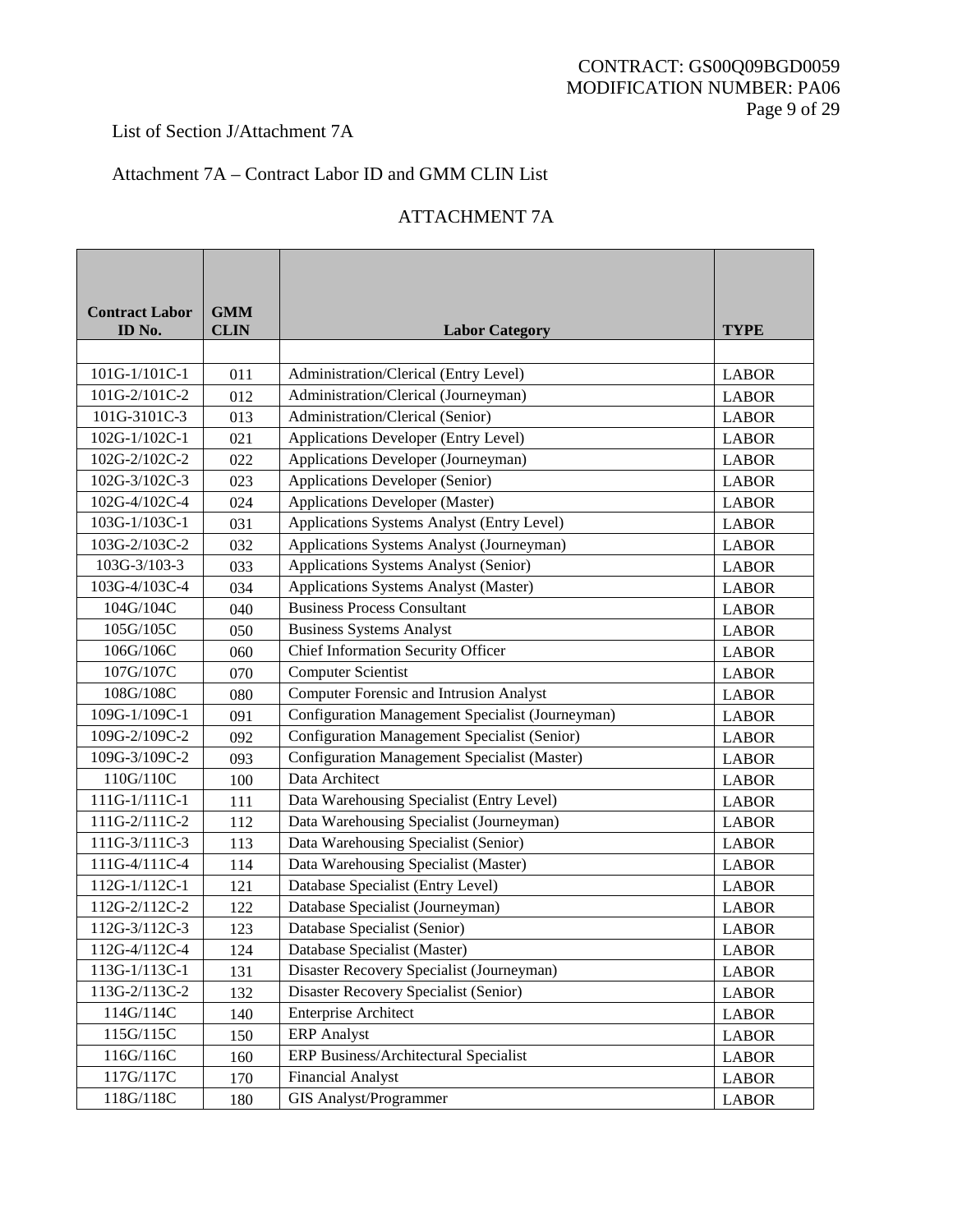| Page 10 of 29 |  |  |
|---------------|--|--|

| 119G/119C     | 190 | Graphics Specialist                                     | <b>LABOR</b> |
|---------------|-----|---------------------------------------------------------|--------------|
| 120G/120C     | 200 | Groupware Specialist                                    | <b>LABOR</b> |
| 121G-1/121C-1 | 211 | Hardware Engineer (Entry Level)                         | <b>LABOR</b> |
| 121G-2/121C-2 | 212 | Hardware Engineer (Journeyman)                          | <b>LABOR</b> |
| 121G-3/121C-3 | 213 | Hardware Engineer (Senior)                              | <b>LABOR</b> |
| 121G-4/121C-4 | 214 | Hardware Engineer (Master)                              | <b>LABOR</b> |
| 122G-1/122C-1 | 221 | Helpdesk Specialist (Entry Level)                       | <b>LABOR</b> |
| 122G-2/122C-2 | 222 | Helpdesk Specialist (Journeyman)                        | <b>LABOR</b> |
| 122G-3/122C-3 | 223 | Helpdesk Specialist (Senior)                            | <b>LABOR</b> |
| 123G-1/123C-1 | 231 | Information Assurance/Security Specialist (Entry Level) | <b>LABOR</b> |
| 123G-2/123C-2 | 232 | Information Assurance/Security Specialist (Journeyman)  | <b>LABOR</b> |
| 123G-3/123C-3 | 233 | Information Assurance/Security Specialist (Senior)      | <b>LABOR</b> |
| 123G-4/123C-4 | 234 | Information Assurance/Security Specialist (Master)      | <b>LABOR</b> |
| 124G/124C     | 240 | Information Specialist/Knowledge Engineer               | <b>LABOR</b> |
| 125G/125C     | 250 | Modeling and Simulation Specialist                      | <b>LABOR</b> |
| 126G-1/126C-1 | 261 | Network Specialist (Entry Level)                        | <b>LABOR</b> |
| 126G-2/126C-2 | 262 | Network Specialist (Journeyman)                         | <b>LABOR</b> |
| 126G-3/126C-3 | 263 | Network Specialist (Senior)                             | <b>LABOR</b> |
| 126G-4/126C-4 | 264 | Network Specialist (Master)                             | <b>LABOR</b> |
| 127G/127C     | 270 | Program Manager                                         | <b>LABOR</b> |
| 128G/128C     | 280 | Project Manager                                         | <b>LABOR</b> |
| 129G-1/129C-1 | 291 | Quality Assurance Specialist (Entry Level)              | <b>LABOR</b> |
| 129G-2/129C-2 | 292 | Quality Assurance Specialist (Journeyman)               | <b>LABOR</b> |
| 129G-3/129C-3 | 293 | Quality Assurance Specialist (Senior)                   | <b>LABOR</b> |
| 129G-4/129C-4 | 294 | Quality Assurance Specialist (Master)                   | <b>LABOR</b> |
| 130G/130C     | 300 | <b>Research Analyst</b>                                 | <b>LABOR</b> |
| 131G/131C     | 310 | Strategic/Capital Planner                               | <b>LABOR</b> |
| 132G-1/132C-1 | 321 | Subject Matter Expert (Journeyman)                      | <b>LABOR</b> |
| 132G-2/132C-2 | 322 | Subject Matter Expert (Senior)                          | <b>LABOR</b> |
| 132G-3/132C-3 | 323 | Subject Matter Expert (Master)                          | <b>LABOR</b> |
| 133G/133C     | 330 | <b>Systems Engineer</b>                                 | <b>LABOR</b> |
| 134G/134C     | 340 | <b>Technical Editor</b>                                 | <b>LABOR</b> |
| 135G/135C     | 350 | <b>Technical Writer</b>                                 | <b>LABOR</b> |
| 136G-1/136C-1 | 361 | Test Engineer (Entry Level)                             | <b>LABOR</b> |
| 136G-2/136C-2 | 362 | Test Engineer (Journeyman)                              | <b>LABOR</b> |
| 136G-3/136C-3 | 363 | Test Engineer (Senior)                                  | <b>LABOR</b> |
| 137G-1/137C-1 | 371 | Training Specialist (Entry Level)                       | <b>LABOR</b> |
| 137G-2/137C-2 | 372 | Training Specialist (Journeyman)                        | <b>LABOR</b> |
| 137G-3/137C-3 | 373 | Training Specialist (Senior)                            | <b>LABOR</b> |
| 138G-1/138C-1 | 381 | Voice/Data Communications Engineer (Entry Level)        | <b>LABOR</b> |
| 138G-2/138C-2 | 382 | Voice/Data Communications Engineer (Journeyman)         | <b>LABOR</b> |
| 138G-3/138C-3 | 383 | Voice/Data Communications Engineer (Senior)             | <b>LABOR</b> |
| 138G-4/138C-4 | 384 | Voice/Data Communications Engineer (Master)             | <b>LABOR</b> |
| 139G/139C     | 390 | Web Content Analyst                                     | <b>LABOR</b> |
| 140G/140C     | 400 | Web Designer                                            | <b>LABOR</b> |
|               | 999 | <b>Specialized Labor Category</b>                       | <b>LABOR</b> |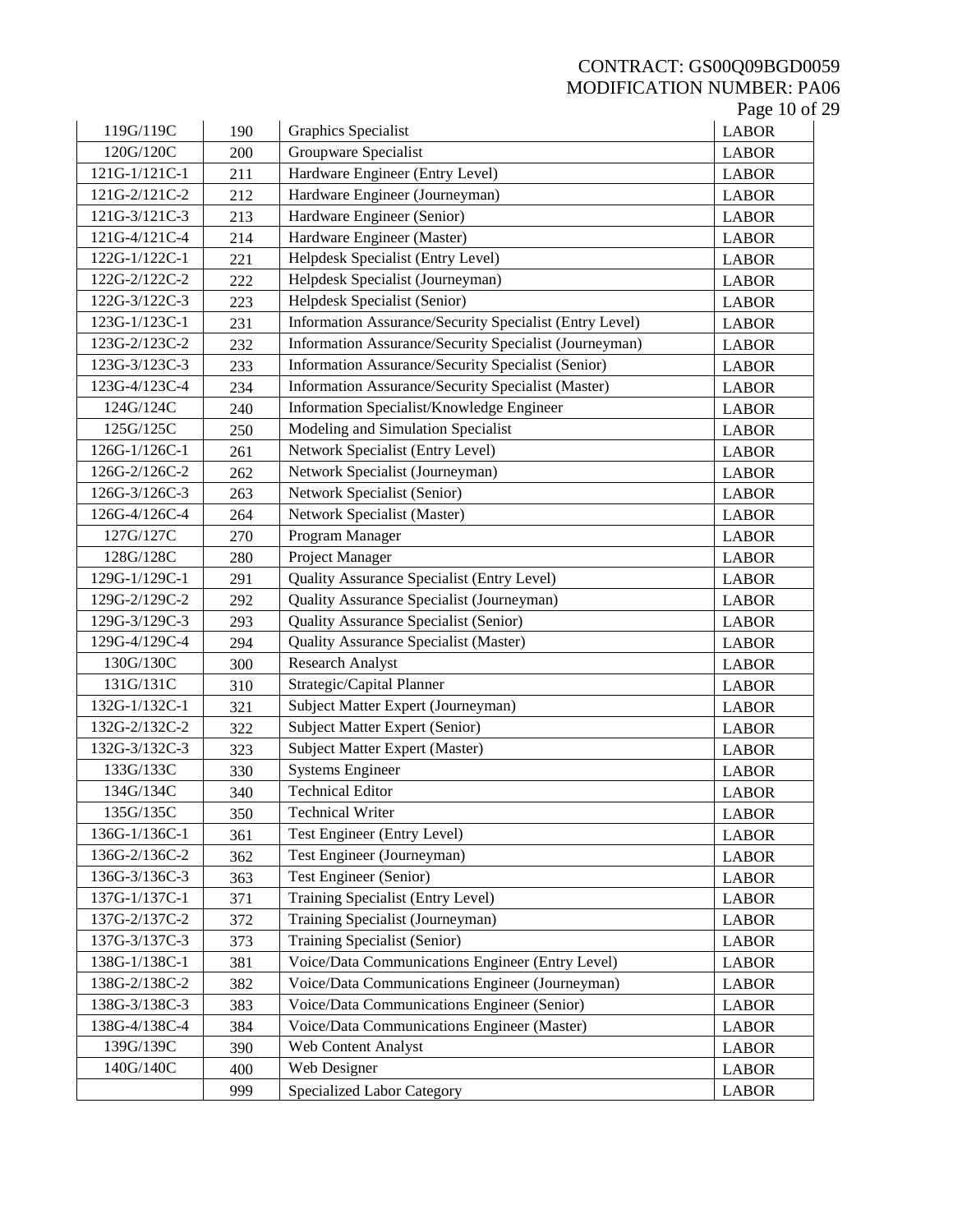| Page 11 of 29 |  |
|---------------|--|
|---------------|--|

| 094             | Cost Labor (lump sum)      | $\frac{1}{2}$ $\frac{1}{2}$ $\frac{1}{2}$ $\frac{1}{2}$ $\frac{1}{2}$<br><b>LABOR</b> |
|-----------------|----------------------------|---------------------------------------------------------------------------------------|
| H <sub>00</sub> | Fixed Price (lump sum)     | <b>LABOR</b>                                                                          |
| A <sub>00</sub> | <b>Materials</b>           |                                                                                       |
| <b>B00</b>      | Travel                     |                                                                                       |
| CO <sub>0</sub> | <b>ODC</b>                 |                                                                                       |
| D <sub>00</sub> | Contract Access Fee (CAF)  |                                                                                       |
| G <sub>00</sub> | Award/Fixed/Incentive Fees |                                                                                       |
| <b>X00</b>      | Not Elsewhere Classified   |                                                                                       |

3. REVISE Section G.6.2 Program Office Meetings. A clarification of the required contractor attendees and schedule. (Full text attached below)

Program Office Meetings provide a platform for Contractors, GWAC Center staff and agency representatives to communicate current issues, resolve potential problems, discuss business and marketing opportunities, review future and ongoing GSA and government-wide initiatives, and address Basic Contract fundamentals.

The Government will choose to hold up to four (4) meetings per year via web-casting or at a government facility, a commercial conference center, or a mutually agreed-upon contractor facility on a rotational basis. All meetings will be scheduled, arranged, and directed by the GSA Government Program Managers and other Government representatives. Program Office Meetings will be held at a location anywhere within the U.S.A. with suitable conference facilities.

For all Program Office Meetings, the Contractor participants shall include at least one of the two Key Personnel representatives (Program Manager or Contract Administrator) and may also include one corporate officer, sales/business development manager, operations manager, or any other appropriate Contractor representative with considerable responsibilities over the Alliant contract.

One of the four required Program Office Meetings may include either a breakout session (session) or a separate Program Office Meeting (meeting) dedicated specifically to Alliant Contract Administration issues. Therefore, the Contractor's Contract Administrator shall attend and participate in this session or meeting, which will not exceed more than one full workday per year. This session or meeting may be held in conjunction with any one of the other scheduled meetings or independently at a different time and location. The GSA Alliant Contracting Officer will announce, allowing ample time for planning, the location and date of the Contract Administration session or meeting. In the event that the Contractor's Contract Administrator is unable to attend, a suitable representative from the Contractor's contract department should attend in their place. The purpose of the Alliant Contract Administration session or meeting is to focus on Alliant contracting matters, including contract compliance, relevant federal policy, administrative performance, and other topical contractual concerns with the objective to further promote collaborative partnering among all Industry Partners and Government through open discussions and the exchange of information and ideas.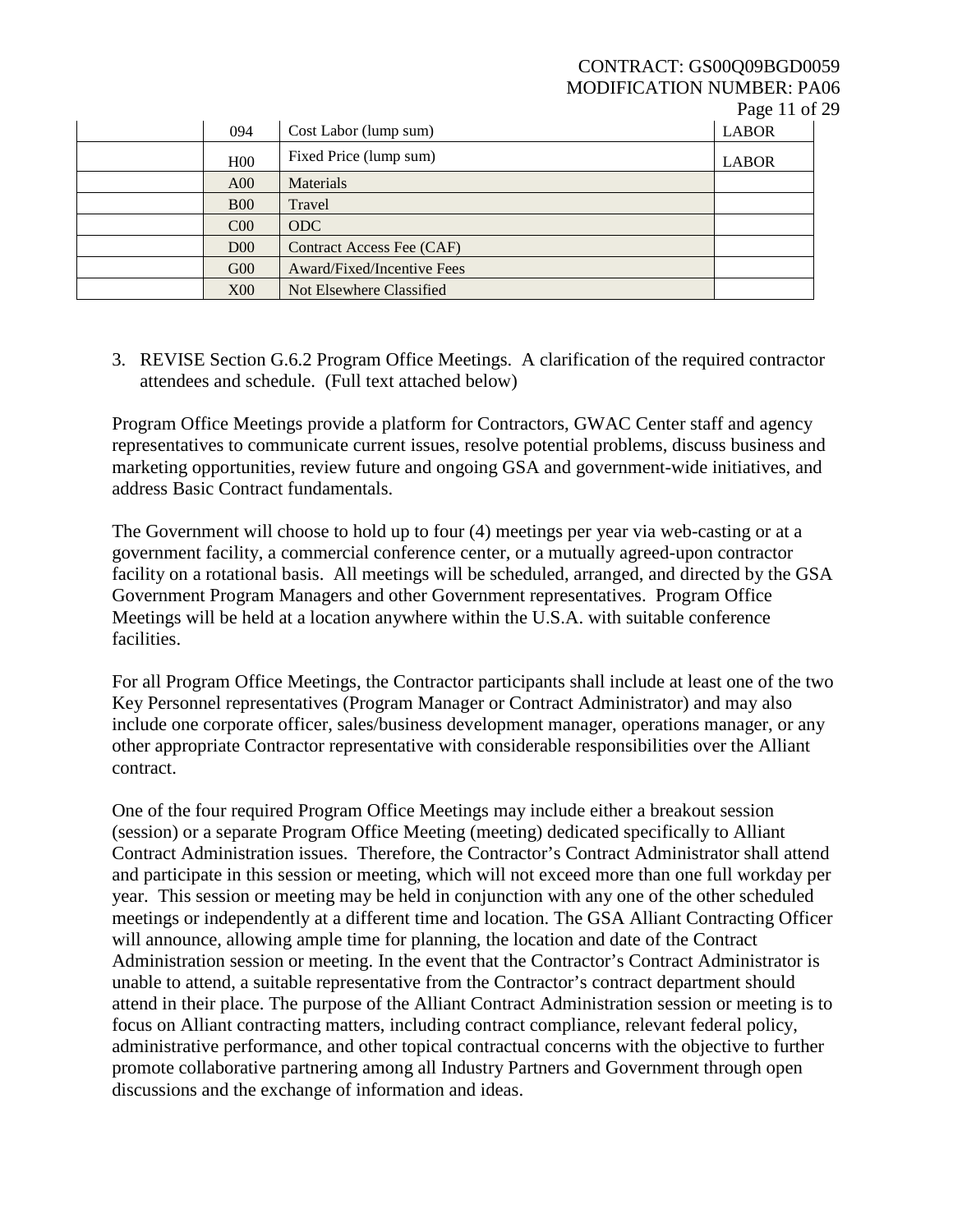4. REVISE Section G.9.7 Contractor Administrative Reporting. (Full text attached in Modification, with noted changes: Highlighted text is new verbiage.)

#### **G.9.7 Contractor Administrative Reporting**

The following defines the administrative reporting requirements under the Basic Contract. All of the reporting data specified here shall be provided The contractor shall provide the following data electronically via the GWAC Management Module which can be accessed at http://itss.gsa.gov.

The types of reporting data required are as follows:

(a) Order Award – The contractor shall report all **orders not issued by GSA** in the non IT Solution Shop (ITSS) Orders within thirty (30) calendar days of Order award. Award data includes, but is not limited to:

- (1) Basic Contract Number
- (2) Order Number
- (3) Order Description (i.e. Type of Project)
- (4) Predominant Contract Type (i.e. T&M, CPFF, FFP, etc.)
- (5) Issuing Ordering Contracting Officer (OCO)
- (6) Initial Period of Performance
- (7) Award Date
- (8) Award Obligated/Funded Amount

Note: Order Award data issued through ITSS will automatically populate into the GWAC Management Module.

(b) Modification Data – The contractor shall report all modifications not issued by GSA in non-ITSS Modifications within thirty (30) calendar days from the date of each Modification. Modification data includes, but is not limited to:

- (1) Basic Contract Number
- (2) Order Number
- (3) Modification Number
- (4) Modification Description (i.e., Incremental Funding, Exercise Option, etc.)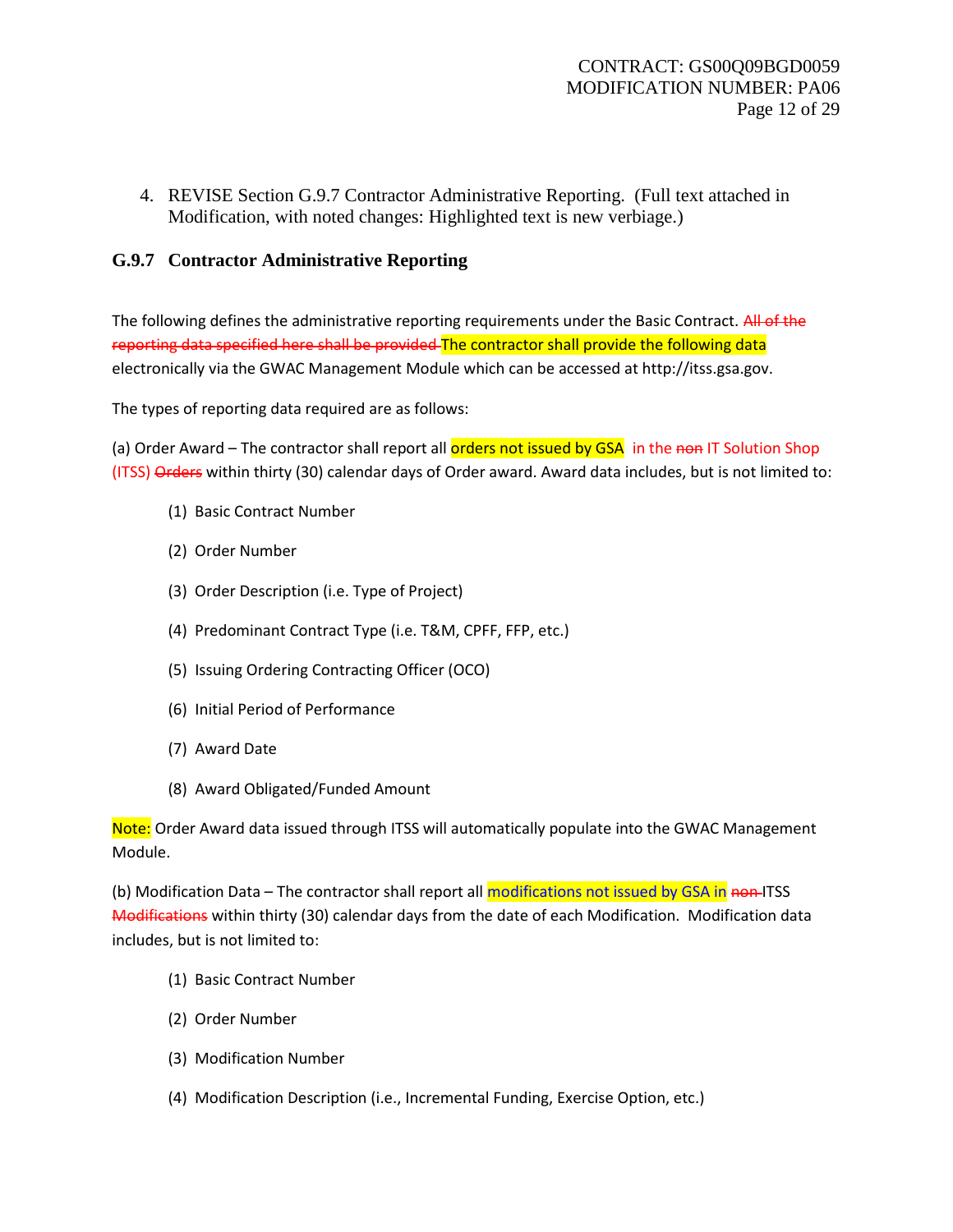- (5) Issuing OCO
- (6) Modification Period of Performance
- (7) Modification Date
- (8) Modification Obligated/Funded Amount

Note: Modification data issued through ITSS will automatically populate into the GWAC Management Module.

(c) Purchase Data – The contractor shall report purchase data from each paid or accepted invoice within 30 calendar days after the end of the reporting quarter. If CAF payment adjustments are made, such as from paid invoices not matching accepted invoices (that were previously reported), the contractor shall adjust and reconcile CAF payment data with purchase data in the GMM. Purchase data includes, but is not limited to:

- (1) Contractor Invoice Number
- (2) Date Issued
- (3) Itemized Charges categorized as follows:

(a) On-Site and Off-Site Labor Categories for T&M/Labor Hour (including non-Alliant/specialized labor categories) (Time & materials or labor hour task orders only)

- (b) Cost Reimbursement Labor
- (c) Fixed Price Labor

(d) Loaded Hourly Labor Rates or Direct Labor rates as applicable. (Time & materials or labor hour task orders only)

- (e) Award/Fixed/Incentive Fees, as applicable
- (f) Travel, as applicable
- (g) Other Direct Costs (ODCs), as applicable
- (h) Materials (for T&M task orders only)

Note: Hybrid blends, e.g., fixed price/time & material, should report those items above as it relates to each of the respective task order types.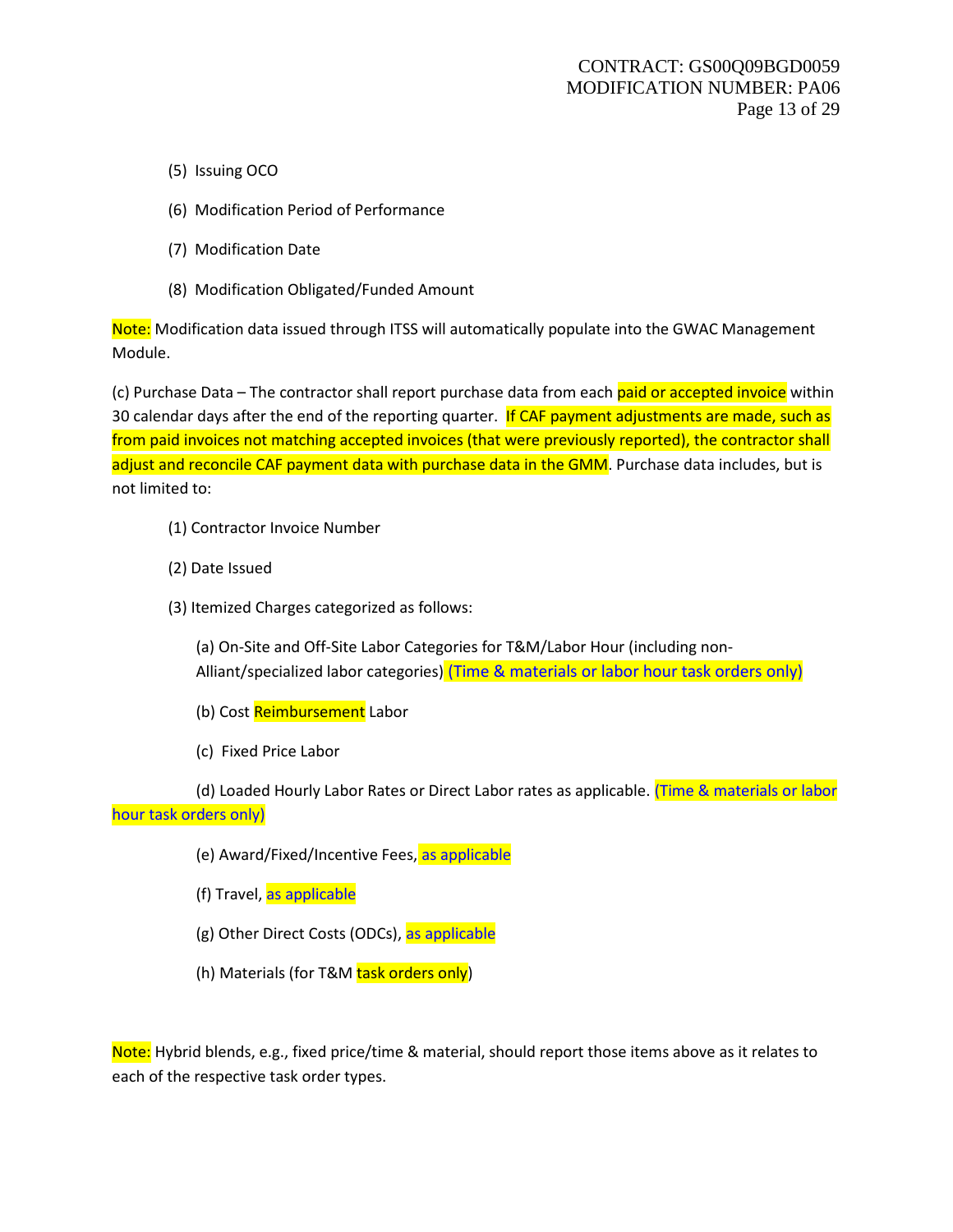Note: The GWAC Management Module categorized direct material and ODCs as defined in FAR 52.232-7 simply as ODCs. ODCs, for exclusive purpose of reporting in CLIN# C00 of the GWAC Management Module, is hereby defined as written within the 'Instruction' columns in Attachment 7 of Section J of the contract, 'GWAC Management Module CLIN Reporting Format.' Thus, this definition of ODCs does not correspond to the FAR's definition.

The contractor shall report purchase data in accordance to Section J Attachment 7 GWAC Management Module CLIN reporting format.

Zero Purchase Data: If no Purchase Data was received during a required reporting period for a specific task order, the contractor shall report in the "Zero Purchase Data" screen located in the GMM system for that particular task order.

(d) CAF Payment Data – The contractor shall report each CAF payment remitted to GSA within 30 calendar days after the end of the reporting quarter. CAF and Purchase Data Reporting shall be based on calendar year, quarterly reporting.

| <b>Calendar Quarters</b>                                | <b>CAF Reporting Date</b> |
|---------------------------------------------------------|---------------------------|
| $1st$ Quarter January $1st$ – March 31 <sup>st</sup>    | April 30 <sup>th</sup>    |
| $2^{nd}$ Quarter April $1^{st}$ – June 30 <sup>th</sup> | July 30 <sup>th</sup>     |
| $3rd$ Quarter July $1st$ – September 30 <sup>th</sup>   | October 30 <sup>th</sup>  |
| $4th$ Quarter October $1st$ – December 31 <sup>st</sup> | January 30th              |

CAF payment data includes, but is not limited to:

- (1) Trace Number (or Voucher/Check Number)
- (2) Total Remitted Amount
- (3) Remit Date
- (4) Amount applied to each Order Number (for the reported payment)

The Contractor shall convert all currency to U.S. dollars using the "Treasury Reporting Rates of Exchange," issued by the U.S. Department of Treasury, Financial Management Service.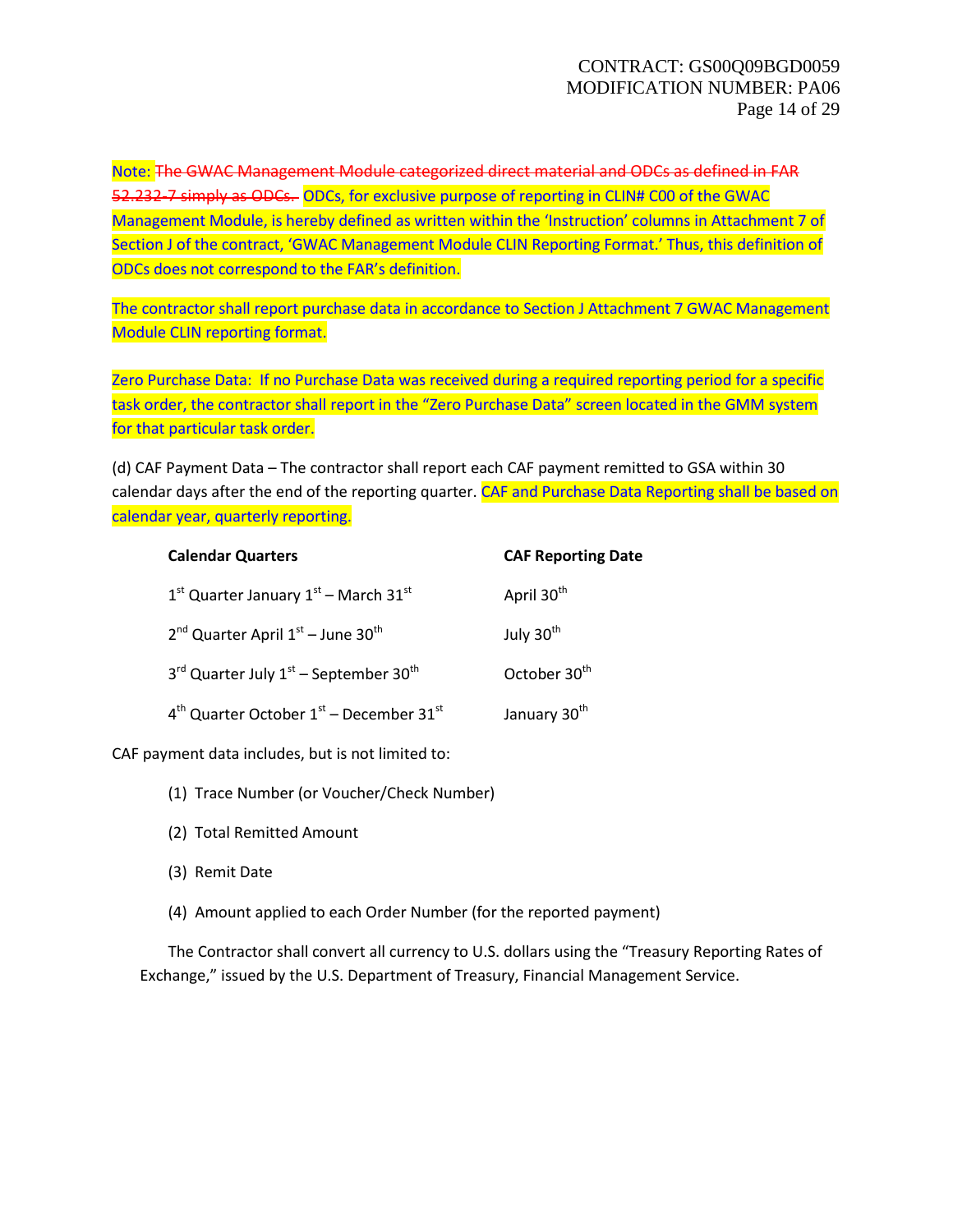## 5. REMOVE FAR Clause 52.111-11 from Section E.1 of the Alliant Contract

|                      | <b>CLAUSE # CLAUSE TITLE</b>                                                  | <b>DATE</b>     | $\bf FP$ | <b>COST</b> | <b>TM</b> |
|----------------------|-------------------------------------------------------------------------------|-----------------|----------|-------------|-----------|
| <del>52.211-11</del> | <b>LIQUIDATED DAMAGES - SUPPLIES,</b>                                         | <b>SEP 2000</b> | $\bf{X}$ |             |           |
|                      | <b>SERVICES OR RESEARCH AND</b>                                               |                 |          |             |           |
|                      | <b>DEVELOPMENT</b>                                                            |                 |          |             |           |
| 52.246-2             | <b>INSPECTION OF SUPPLIES-FIXED</b><br><b>PRICE</b>                           | <b>AUG 1996</b> | X        |             |           |
| 52.246-2             | <b>ALTERNTE I</b>                                                             | <b>JUL 1985</b> | X        |             |           |
| 52.246-2             | <b>ALTERNATE II</b>                                                           | <b>JUL 1985</b> | X        |             |           |
| 52.246-3             | <b>INSPECTION OF SUPPLIES-COST</b><br><b>REIMBURSEMENT</b>                    | <b>MAY 2001</b> |          | X           |           |
| 52.246-4             | <b>INSPECTION OF SERVICES-FIXED</b><br><b>PRICE</b>                           | <b>AUG 1996</b> | X        |             | X         |
| 52.246-5             | <b>INSPECTION OF SERVICES-COST</b><br><b>REIMBURSEMENT</b>                    | <b>APR 1984</b> |          | X           |           |
| 52.246-6             | INSPECTION-TIME-AND-MATERIAL<br><b>AND LABOR-HOUR</b>                         | <b>MAY 2001</b> |          |             | X         |
| 52.246-7             | <b>INSPECTION OF RESEARCH AND</b><br>DEVELOPMENT-FIXED PRICE                  | <b>AUG 1996</b> | X        |             |           |
| 52.246-8             | <b>INSPECTION OF RESEARCH AND</b><br>DEVELOPMENT-COST<br><b>REIMBURSEMENT</b> | <b>MAY 2001</b> |          | X           |           |
| 52.246-8             | <b>ALTERNATE I</b>                                                            | <b>APR 1984</b> |          | X           |           |
| 52.246-9             | <b>INSPECTION OF RESEARCH AND</b><br>DEVELOPMENT (SHORT FORM)                 | <b>APR 1984</b> | X        | X           |           |
| 52.246-11            | HIGHER-LEVEL CONTRACT QUALITY<br><b>REQUIREMENT</b>                           | <b>FEB 1999</b> | X        | X           | X         |
| 52.246-15            | <b>CERTIFICATE OF CONFORMANCE</b>                                             | <b>APR 1984</b> | X        | X           |           |
| 52.246-16            | <b>RESPONSIBILITY FOR SUPPLIES</b>                                            | <b>APR 1984</b> | X        |             |           |

## 6. INSERT FAR Clause 52.111-11 into Section F.1 of the Alliant Contract.

|          | <b>CLAUSE #   CLAUSE TITLE</b> | <b>DATE</b>     | <b>FP</b> | $ $ COST $ $ TM |             |
|----------|--------------------------------|-----------------|-----------|-----------------|-------------|
| 52.211-8 | <b>TIME OF DELIVERY</b>        | <b>JUN 1997</b> |           |                 | $\mathbf v$ |
| 52.211-8 | ALTERNATE I                    | <b>APR 1984</b> |           |                 |             |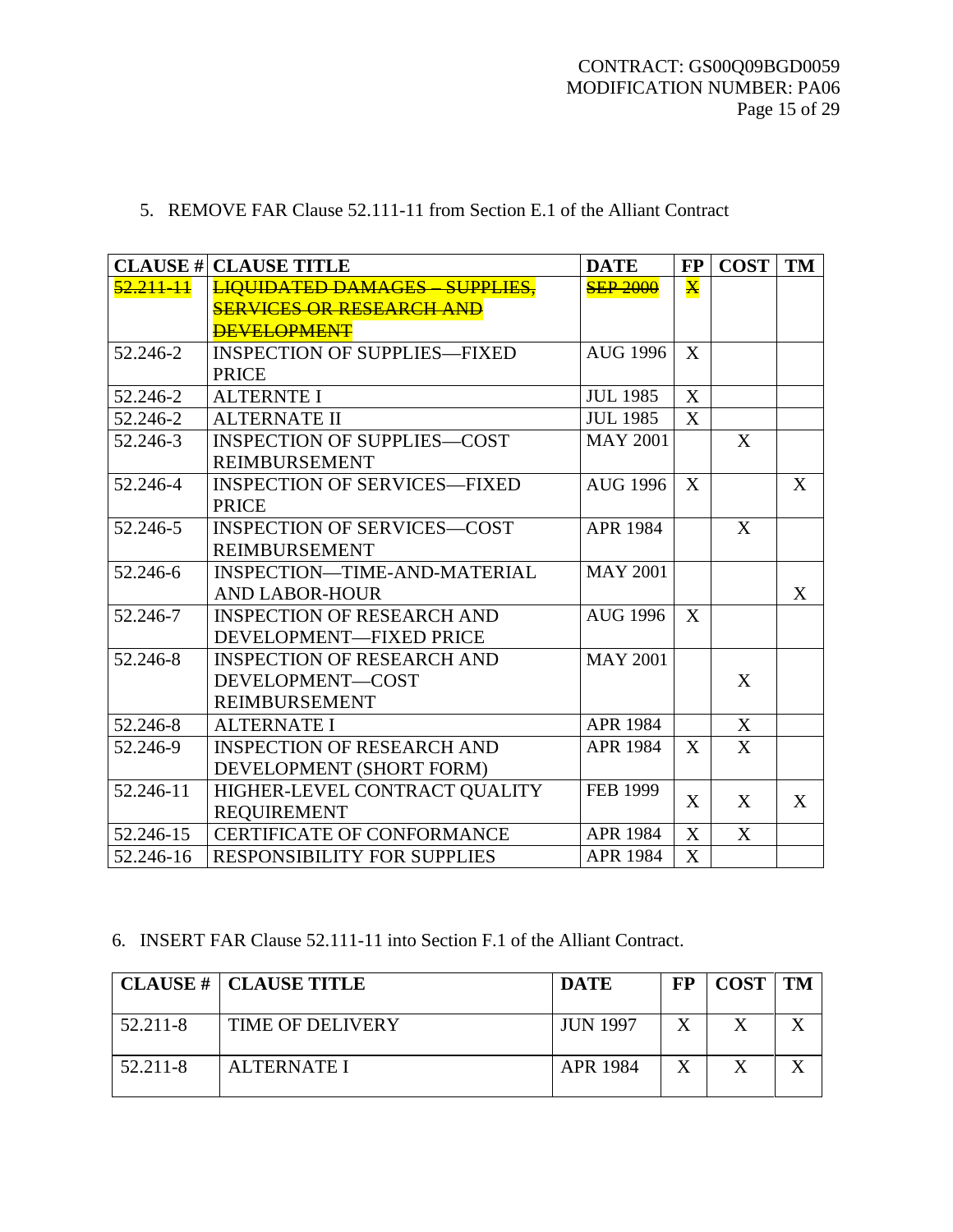#### CONTRACT: GS00Q09BGD0059 MODIFICATION NUMBER: PA06 Page 16 of 29

| $52.211 - 8$  | <b>ALTERNATE II</b>                                                                            | <b>APR 1984</b> | X           | X | $\mathbf{X}$ |
|---------------|------------------------------------------------------------------------------------------------|-----------------|-------------|---|--------------|
| 52.211-8      | <b>ALTERNATE III</b>                                                                           | <b>APR 1984</b> | X           | X | X            |
| 52.211-9      | DESIRED AND REQUIRED TIME OF<br><b>DELIVERY</b>                                                | <b>JUN 1997</b> | X           | X | X            |
| 52.211-9      | <b>ALTERNATE I</b>                                                                             | <b>APR 1984</b> | X           | X | X            |
| 52.211-9      | <b>ALTERNATE II</b>                                                                            | <b>APR 1984</b> | X           | X | X            |
| 52.211-9      | <b>ALTERNATE III</b>                                                                           | <b>APR 1984</b> | X           | X | X            |
| $52.211 - 11$ | <b>LIQUIDATED DAMAGES -</b><br><b>SUPPLIES, SERVICES OR</b><br><b>RESEARCH AND DEVELOPMENT</b> | <b>SEP 2000</b> | $\mathbf X$ |   |              |
| 52.242-15     | <b>STOP-WORK ORDER</b>                                                                         | <b>AUG 1989</b> | X           | X |              |
| 52.242-15     | <b>ALTERNATE I</b>                                                                             | <b>APR 1984</b> |             | X |              |
| 52.242-17     | <b>GOVERNMENT DELAY OF WORK</b>                                                                | <b>APR 1984</b> | X           |   |              |
| 52.247-34     | <b>F.O.B. DESTINATION</b>                                                                      | <b>NOV 1991</b> | X           |   |              |
| 52.247-35     | F.O.B. DESTINATION WITH<br><b>CONSIGNEES PREMISES</b>                                          | <b>APR 1984</b> | X           |   |              |

- 7. REVISE F.2 TERM OF BASIC CONTRACT. The Contract term is one (1) five-year base period with one (1) five-year option period. (See Sections I.7 and I.8) with: The contract term is one (1) five-year base period (1 May 2009 – 30 April 2014) with one (1) five-year option period (1 May 2014 – 30 April 2019). (See Sections I.7 and I.8.)
- 8. REVISE Paragraph H.1 of the Basic Contract FROM: "The following clauses apply at the Order level, as applicable, depending upon the contract type of the Order, or as specifically referenced in the applicable Order:"; TO:"The following provisions apply at the Order level, as applicable, depending upon the contract type of the Order, or as specifically referenced in the applicable."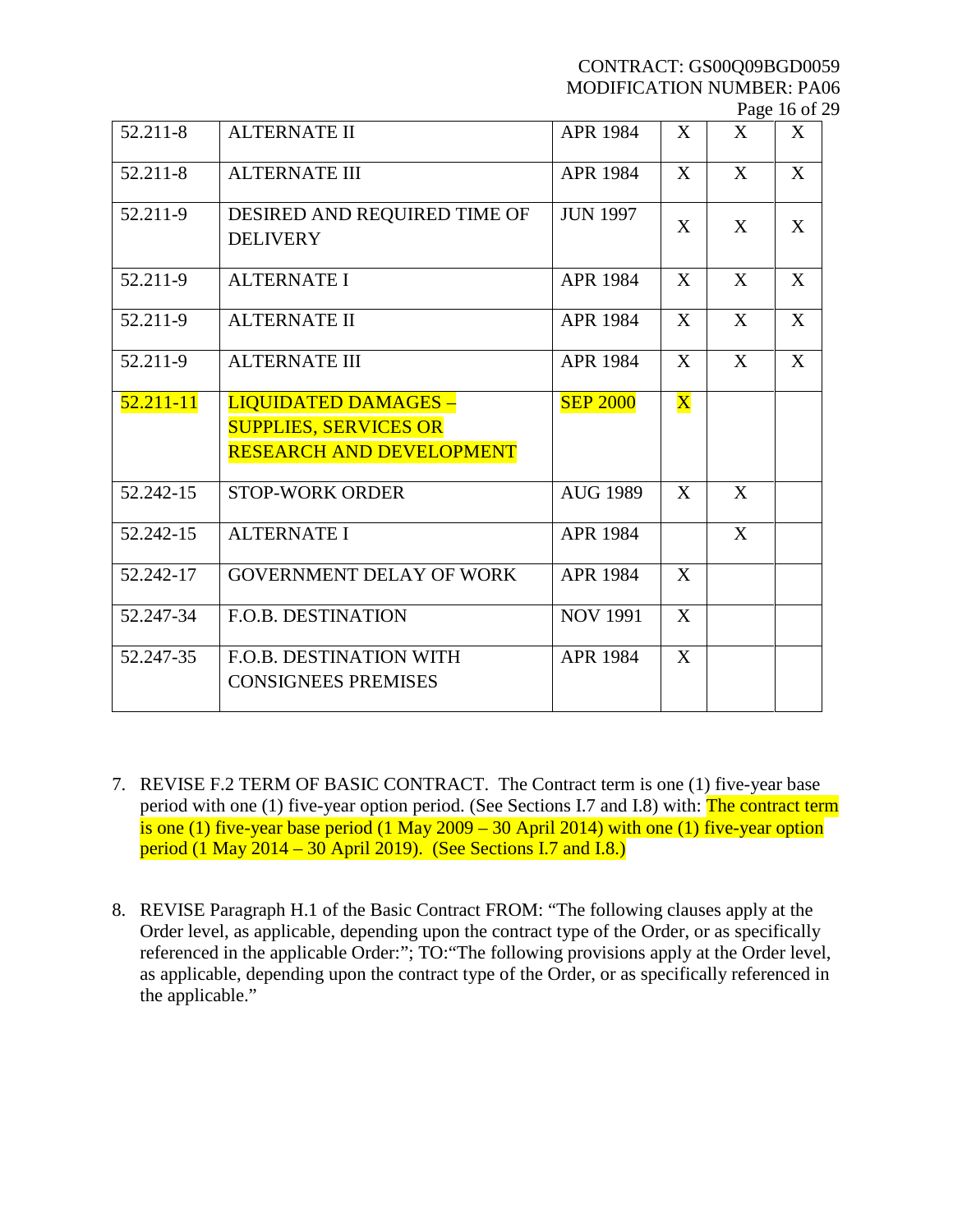9. REPLACE provision matrix at H.1 with the following:

| <b>PROVISION#</b> | <b>PROVISION TITLE</b>                            | <b>DATE</b>           | $\bf FP$                | <b>COST</b>               | <b>TM</b>                 |
|-------------------|---------------------------------------------------|-----------------------|-------------------------|---------------------------|---------------------------|
| 52.211-6          | <b>BRAND NAME OR EQUAL</b>                        | <b>AUG 1999</b>       | $\boldsymbol{X}$        | X                         | X                         |
| 52.211-14*        | NOTICE OF PRIORITY RATING FOR NATIONAL            | <b>APR 2008</b>       |                         |                           |                           |
|                   | DEFENSE, EMERGENCY PREPAREDNESS AND               |                       | X                       | X                         | X                         |
|                   | <b>ENERGY PROGRAM USE</b>                         |                       |                         |                           |                           |
| $52.212 - 1$      | <b>INSTRUCTIONS TO OFFERORS - COMMERICAL</b>      | <b>FEB 2012</b>       | $\overline{\mathbf{X}}$ |                           | $\overline{\textbf{X}}$   |
|                   | <b>ITEMS</b>                                      |                       |                         |                           |                           |
| $52.212 - 3*$     | OFFEROR REPRESENTATIONS AND                       | <b>APR 2012</b>       | $\overline{\text{X}}$   |                           | $\overline{\textbf{X}}$   |
|                   | <b>CERTIFICATIONS - COMMERICAL ITEMS</b>          |                       |                         |                           |                           |
| 52.215-20         | REQUIREMENTS FOR COST OR PRICING DATA             | <b>OCT 2010</b>       | X                       | X                         | $\overline{X}$            |
|                   | OR INFORMATION OTHER THAN COST OR                 |                       |                         |                           |                           |
|                   | PRICING DATA                                      |                       |                         |                           |                           |
| $52.215 - 20*$    | <b>ALTERNATE I</b>                                | <b>OCT 2010</b>       | $\mathbf X$             | $\mathbf X$               | X                         |
| 52.215-20         | <b>ALTERNATE II</b>                               | <b>OCT 1997</b>       | $\overline{X}$          | $\boldsymbol{\mathrm{X}}$ | $\mathbf X$               |
| 52.215-20*        | <b>ALTERNATE III</b>                              | <b>OCT 1997</b>       | $\mathbf X$             | $\boldsymbol{\mathrm{X}}$ | X                         |
| 52.215-20*        | <b>ALTERNATE IV</b>                               | $\overline{OCT}$ 2010 | $\overline{X}$          | $\mathbf X$               | $\mathbf X$               |
| 52.215-22         | <b>LIMITATIONS ON PASS-THROUGH CHARGES-</b>       | <b>OCT 2009</b>       | $\overline{\textbf{X}}$ | $\overline{\textbf{X}}$   | $\overline{\textbf{X}}$   |
|                   | <b>IDENTIFICATION OF SUBCONTRACT EFFORT</b>       |                       |                         |                           |                           |
| 52.216-29         | TIME-AND-MATERIALS/LABOR-HOUR                     | <b>FEB 2007</b>       |                         |                           |                           |
|                   | PROPOSAL REQUIREMENTS-NON-                        |                       |                         |                           |                           |
|                   | COMMERCIAL ITEM ACQUISITION WITH                  |                       |                         |                           |                           |
|                   | ADEQUATE PRICE COMPETITION                        |                       |                         |                           | X                         |
|                   |                                                   |                       |                         |                           |                           |
|                   | (Note: If DoD, use DFARS 252.216-7002 Alternate A |                       |                         |                           |                           |
|                   | (FEB 2007) in combination with FAR 52.216-29 (FEB |                       |                         |                           |                           |
|                   | 2007)                                             |                       |                         |                           |                           |
| 52.216-30         | TIME-AND-MATERIALS/LABOR-HOUR                     | <b>FEB 2007</b>       |                         |                           |                           |
|                   | PROPOSAL REQUIREMENTS-NON-                        |                       |                         |                           | X                         |
|                   | COMMERCIAL ITEM ACQUISITION WITHOUT               |                       |                         |                           |                           |
|                   | ADEQUATE PRICE COMPETITION                        |                       |                         |                           |                           |
| 52.216-31         | TIME-AND-MATERIALS/LABOR-HOUR                     | <b>FEB 2007</b>       |                         |                           |                           |
|                   | PROPOSAL REQUIREMENTS-COMMERCIAL                  |                       |                         |                           | X                         |
|                   | <b>ITEM ACQUISITION</b>                           |                       |                         |                           |                           |
| 52.217-5          | <b>EVALUATION OF OPTIONS</b>                      | <b>JUL 1990</b>       | $\mathbf X$             | $\mathbf X$               | $\boldsymbol{\mathrm{X}}$ |
| 52.225-2*         | BUY AMERICAN ACT CERTIFICATE                      | <b>FEB 2009</b>       | $\overline{X}$          | $\overline{\mathbf{X}}$   | $\mathbf X$               |
| 52.225-4*         | <b>BUY AMERICAN ACT - FREE TRADE</b>              | <b>JUN 2009</b>       |                         |                           |                           |
|                   | <b>AGREEMENT - ISRAELI TRADE ACT</b>              |                       | X                       | X                         | X                         |
|                   | <b>CERTIFICATE</b>                                |                       |                         |                           |                           |
| $52.225 - 6*$     | TRADE AGREEMENTS CERTIFICATE                      | <b>JAN 2005</b>       | $\mathbf X$             | X                         | X                         |
| 52.227-15*        | REPRESENTATION OF LIMITED RIGHTS DATA             | <b>DEC 2007</b>       |                         |                           |                           |
|                   | AND RESTRICTED COMPUTER SOFTWARE                  |                       | X                       | X                         | X                         |
| 52.234-2          | NOTICE OF EARNED VALUE MANAGEMENT                 | <b>JUL 2006</b>       |                         |                           |                           |
|                   | <b>SYSTEM - PRE-AWARD IBR</b>                     |                       | X                       | X                         | X                         |
| 52.234-3          | NOTICE OF EARNED VALUE MANAGEMENT                 | <b>JUL 2006</b>       |                         |                           |                           |
|                   | <b>SYSTEM - POST-AWARD IBR</b>                    |                       | X                       | X                         | X                         |
| $52.234 - 4*$     | EARNED VALUE MANAGEMENT SYSTEM                    | <b>JUL 2006</b>       | X                       | X                         | X                         |
|                   |                                                   |                       |                         |                           |                           |

*(Note: Provision numbers followed by an asterisk (\*) require fill-ins by the OCO if determined applicable and incorporated into the Order.)*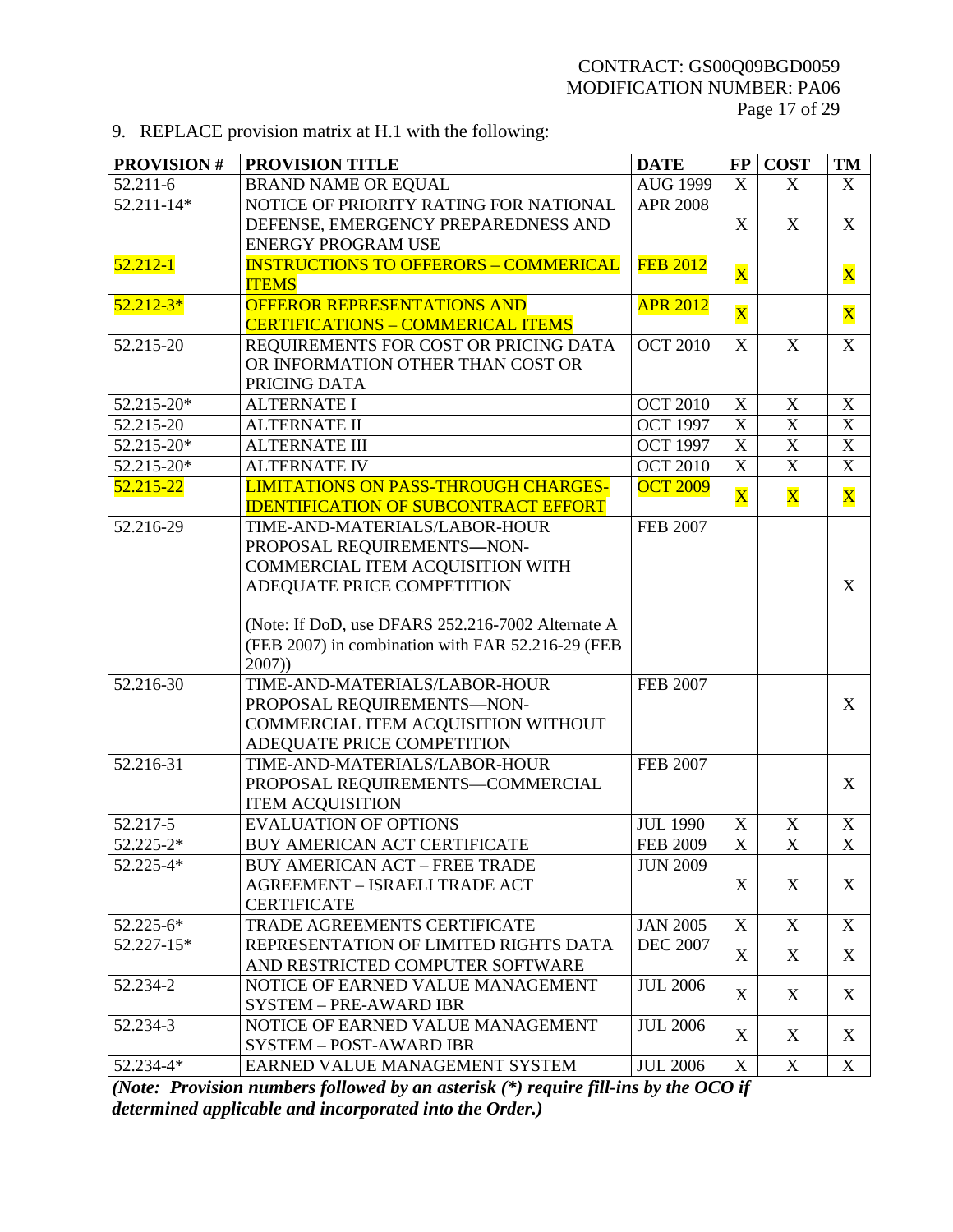| <b>CLAUSE</b><br>NO. | <b>TITLE</b>                                                                                                                      | <b>DATE</b>     | $\bf FP$                | <b>COST</b>             | <b>TM</b>               |
|----------------------|-----------------------------------------------------------------------------------------------------------------------------------|-----------------|-------------------------|-------------------------|-------------------------|
| 52.202-1             | <b>DEFINITIONS</b>                                                                                                                | <b>JAN 2012</b> | X                       | X                       | $\mathbf X$             |
| 52.203-3             | <b>GRATUITIES</b>                                                                                                                 | APR 1984        | $\mathbf X$             | $\overline{X}$          | $\overline{\mathbf{X}}$ |
| 52.203-5             | <b>COVENANT AGAINST CONTINGENT FEES</b>                                                                                           | <b>APR 1984</b> | $\mathbf X$             | $\mathbf X$             | X                       |
| 52.203-6             | RESTRICTIONS ON SUBCONTRACTOR SALES<br>TO THE GOVERNMENT                                                                          | <b>SEP 2006</b> | X                       | X                       |                         |
| 52.203-7             | <b>ANTI-KICKBACK PROCEDURES</b>                                                                                                   | <b>OCT 2010</b> | $\mathbf X$             | $\mathbf X$             | $\mathbf X$             |
| 52.203-8             | CANCELLATION, RESCISSION, AND<br>RECOVERY OF FUNDS FOR ILLEGAL OR<br><b>IMPROPER ACTIVITY</b>                                     | <b>JAN 1997</b> | X                       | X                       | X                       |
| 52.203-10            | PRICE OR FEE ADJUSTMENT FOR ILLEGAL<br>OR IMPROPER ACTIVITY                                                                       | <b>JAN 1997</b> | X                       | X                       | X                       |
| 52.203-12            | LIMITATION ON PAYMENTS TO INFLUENCE<br><b>CERTAIN FEDERAL TRANSACTIONS</b>                                                        | <b>OCT 2010</b> | X                       | X                       | X                       |
| 52.203-13            | <b>CONTRACTOR CODE OF BUSINESS ETHICS</b><br><b>AND CONDUCT</b>                                                                   | APR 2010        | X                       | X                       | X                       |
| 52.203-15            | WHISTLEBLOWER PROTECTIONS UNDER THE<br>AMERICAN RECOVERY AND REINVESTMENT<br><b>ACT OF 2009</b>                                   | <b>JUN2010</b>  | X                       | X                       | X                       |
| 52.204-2             | <b>SECURITY REQUIREMENTS</b>                                                                                                      | <b>AUG 1996</b> | X                       | X                       | $\mathbf X$             |
| 52.204-4             | PRINTED OR COPIED DOUBLE-SIDED ON<br><b>RECYCLED PAPER</b>                                                                        | <b>MAY 2011</b> | X                       | X                       | X                       |
| 52.204-7             | CENTRAL CONTRACTOR REGISTRATION                                                                                                   | <b>FEB 2012</b> | X                       | X                       | X                       |
| 52.204-9             | PERSONAL IDENTITY VERIFICATION OF<br><b>CONTRACTOR PERSONNEL</b>                                                                  | <b>JAN 2011</b> | X                       | X                       | X                       |
| 52.204-10            | REPORTING EXECUTIVE COMPENSATION<br>AND FIRST-TIER SUBCONTRACT AWARDS                                                             | <b>FEB 2012</b> | X                       | X                       | X                       |
| 52.204-11            | AMERICAN RECOVERY AND REINVESTMENT<br><b>ACT - REPORTING REQUIREMENTS</b>                                                         | <b>JUL 2010</b> | X                       | X                       | X                       |
| $52.207 - 3$         | RIGHT OF FIRST REFUSAL OF EMPLOYMENT                                                                                              | <b>MAY 2006</b> | $\mathbf X$             | $\overline{\mathbf{X}}$ | $\mathbf X$             |
| 52.207-5             | OPTION TO PURCHASE EQUIPMENT                                                                                                      | FEB 1995        | $\mathbf X$             | $\mathbf X$             | X                       |
| 52.208-9             | <b>CONTRACTOR USE OF MANDATORY</b><br>SOURCES OF SUPPLY OR SERVICES                                                               | <b>OCT 2008</b> | X                       | X                       |                         |
| 52.209-6             | PROTECTING THE GOVERNMENT'S INTEREST<br>WHEN SUBCONTRACTING WITH<br>CONTRACTORS DEBARRED, SUSPENDED, OR<br>PROPOSED FOR DEBARMENT | <b>DEC 2010</b> | X                       | X                       | X                       |
| 52.209-9             | <b>UPDATE OF PUBLICTY AVAILABLE</b><br><b>INFORMATION REGARDING</b><br><b>RESPONSIBLILITY MATTERS</b>                             | <b>FEB 2012</b> | $\overline{\mathbf{X}}$ | $\mathbf X$             | $\overline{\textbf{X}}$ |
| 52.209-10            | <b>PROHIBITION ON CONTRACTING WITH</b><br><b>INVERTED DOMESTIC CORPORATIONS</b>                                                   | <b>MAY 2012</b> | $\overline{\text{X}}$   | $\overline{\mathbf{X}}$ |                         |
| 52.211-5             | MATERIALS REQUIREMENTS                                                                                                            | <b>AUG 2000</b> | X                       | X                       | X                       |

## 10. UPDATE, INSERT and REMOVE clauses in Clause matrix at I.2: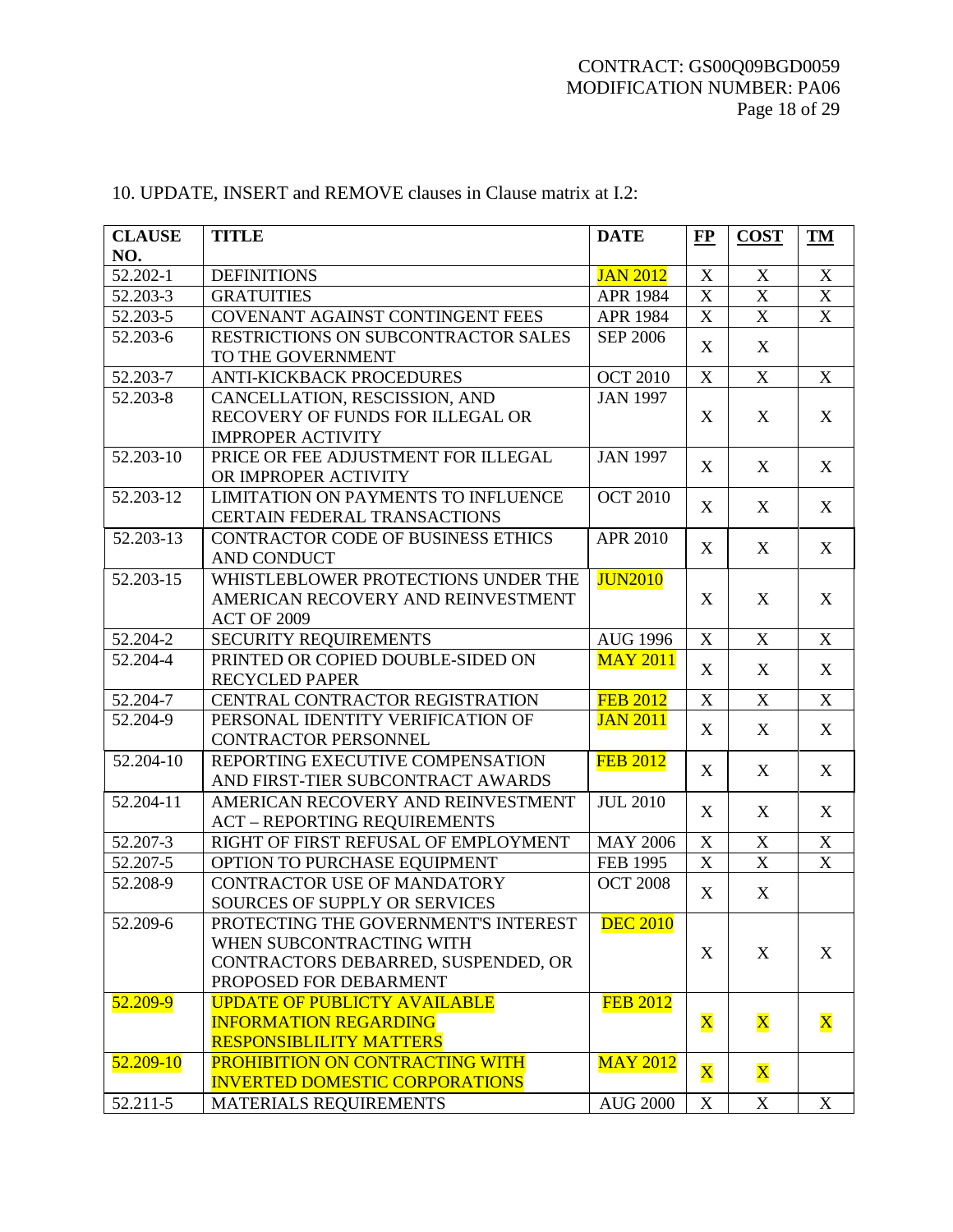| Page 19 of 29 |  |  |
|---------------|--|--|
|---------------|--|--|

| 52.211-15             | DEFENSE PRIORITY AND ALLOCATION                                         | <b>APR 2008</b>             | X                         | X                       | X                         |
|-----------------------|-------------------------------------------------------------------------|-----------------------------|---------------------------|-------------------------|---------------------------|
|                       | <b>REQUIREMENTS</b>                                                     |                             | $\mathbf X$               | $\mathbf X$             | $\mathbf X$               |
| 52.214-35<br>52.215-2 | SUBMISSION OF OFFERS IN U.S. CURRENCY<br>AUDIT AND RECORDS -NEGOTIATION | APR 1991<br><b>OCT 2010</b> | $\mathbf X$               | $\mathbf X$             | $\mathbf X$               |
| 52.215-2              | <b>ALTERNATE I</b>                                                      | <b>MAR 2009</b>             |                           |                         |                           |
|                       |                                                                         |                             | $\mathbf X$               | $\mathbf X$             | $\mathbf X$               |
| 52.215-2              | <b>ALTERNATE II</b>                                                     | <b>APR 1998</b>             | $\mathbf X$               | $\mathbf X$             | $\overline{X}$            |
| 52.215-2              | <b>ALTERNATE III</b>                                                    | <b>JUN 1999</b>             | X                         | $\overline{\mathrm{X}}$ | X                         |
| 52.215-8              | ORDER OF PRECEDENCE - UNIFORM                                           | <b>OCT 1997</b>             | X                         | X                       | X                         |
|                       | <b>CONTRACT FORMAT</b>                                                  |                             |                           |                         |                           |
| 52.215-9              | CHANGES OR ADDITIONS TO MAKE-OR-BUY                                     | <b>OCT 1997</b>             | X                         | X                       | X                         |
| 52.215-9              | <b>PROGRAM</b><br><b>ALTERNATE I</b>                                    | <b>OCT 2010</b>             | X                         | $\mathbf X$             |                           |
| 52.215-9              | <b>ALTERNATE II</b>                                                     | <b>OCT 2010</b>             | X                         | X                       |                           |
|                       |                                                                         |                             |                           |                         |                           |
| 52.215-10             | PRICE REDUCTION FOR DEFECTIVE COST OR                                   | <b>AUG 2011</b>             | X                         | X                       | X                         |
| 52.215-11             | PRICING DATA<br>PRICE REDUCTION FOR DEFECTIVE COST OR                   |                             |                           |                         |                           |
|                       | PRICING DATA - MODIFICATIONS                                            | <b>AUG 2011</b>             | X                         | X                       | X                         |
| 52.215-12             | SUBCONTRACTOR COST OR PRICING DATA                                      | <b>OCT 2010</b>             | $\mathbf X$               | $\overline{\mathbf{X}}$ | $\overline{\mathbf{X}}$   |
| 52.215-13             | SUBCONTRACTOR COST OR PRICING DATA -                                    | <b>OCT 2010</b>             |                           |                         |                           |
|                       | <b>MODIFICATIONS</b>                                                    |                             | $\boldsymbol{\mathrm{X}}$ | X                       | X                         |
| 52.215-14             | <b>INTEGRITY OF UNIT PRICES</b>                                         | <b>OCT 2010</b>             | $\mathbf X$               | $\mathbf X$             | $\mathbf X$               |
| 52.215-14             | <b>ALTERNATE I</b>                                                      | OCT 1997                    | $\mathbf X$               | $\overline{\mathbf{X}}$ | $\mathbf X$               |
| 52.215-15             | PENSION ADJUSTMENTS AND ASSET                                           | <b>OCT 2010</b>             |                           |                         |                           |
|                       | <b>REVERSIONS</b>                                                       |                             | $\boldsymbol{\mathrm{X}}$ | X                       | X                         |
| 52.215-16             | FACILITIES CAPITAL COST OF MONEY                                        | <b>JUN 2003</b>             | $\mathbf X$               | X                       | $\mathbf X$               |
| 52.215-17             | WAIVER OF FACILITIES CAPITAL COST OF                                    | <b>OCT 1997</b>             |                           |                         |                           |
|                       | <b>MONEY</b>                                                            |                             | X                         | X                       | X                         |
| 52.215-18             | REVERSION OR ADJUSTMENT OF PLANS FOR                                    | <b>JUL 2005</b>             |                           |                         |                           |
|                       | POSTRETIREMENT BENEFITS (PRB) OTHER                                     |                             | X                         | X                       | X                         |
|                       | <b>THAN PENSIONS</b>                                                    |                             |                           |                         |                           |
| 52.215-21             | REQUIREMENTS FOR COST OR PRICING                                        | <b>OCT 2010</b>             |                           |                         |                           |
|                       | DATA OR INFORMATION OTHER THAN COST                                     |                             | X                         | X                       | X                         |
|                       | OR PRICING DATA-MODIFICATIONS                                           |                             |                           |                         |                           |
| 52.215.21             | <b>ALTERNATE I</b>                                                      | <b>OCT 2010</b>             | X                         | $\mathbf X$             | $\mathbf X$               |
| 52.215-21             | <b>ALTERNATE II</b>                                                     | <b>OCT 1997</b>             | X                         | $\mathbf X$             | X                         |
| 52.215-21             | <b>ALTERNATE III</b>                                                    | <b>OCT 1997</b>             | X                         | $\mathbf X$             | $\boldsymbol{\mathrm{X}}$ |
| 52.215-21             | <b>ALTERNATE IV</b>                                                     | <b>OCT 2010</b>             | X                         | X                       | $\boldsymbol{\mathrm{X}}$ |
| 52.215-23             | <b>LIMITATIONS ON PASS-THROUGH</b>                                      | <b>OCT 2009</b>             | $\overline{\textbf{X}}$   | $\overline{\mathbf{X}}$ | $\overline{\textbf{X}}$   |
| 52.216-4              | <b>ECONOMIC PRICE ADJUSTMENT - LABOR</b>                                | <b>JAN 1997</b>             | X                         |                         | X                         |
|                       | AND MATERIAL                                                            |                             |                           |                         |                           |
| $52.216 - 5*$         | PRICE REDETERMINATION - PROSPECTIVE                                     | <b>OCT 1997</b>             | $\boldsymbol{\mathrm{X}}$ |                         | $\boldsymbol{X}$          |
| 52.216-6*             | PRICE REDETERMINATION-RETROACTIVE                                       | <b>OCT 1997</b>             | X                         |                         | $\mathbf X$               |
| 52.216-7*             | ALLOWABLE COST AND PAYMENT                                              | <b>JUN 2011</b>             |                           | X                       | $\mathbf X$               |
| 52.216-8              | <b>FIXED FEE</b>                                                        | <b>JUN 2011</b>             |                           | A                       | $\mathbf X$               |
| 52.216-10             | <b>INCENTIVE FEE</b>                                                    | <b>JUN 2011</b>             |                           | $\mathbf X$             | $\mathbf X$               |
| 52.216-11*            | COST CONTRACT-NO FEE                                                    | APR 1984                    |                           | $\mathbf X$             | X                         |
| 52.216-12             | COST-SHARING CONTRACT-NO FEE                                            | APR 1984                    |                           | X                       |                           |
| 52.216-16*            | <b>INCENTIVE PRICE REVISION - FIRM TARGET</b>                           | <b>OCT 1997</b>             | X                         |                         | X                         |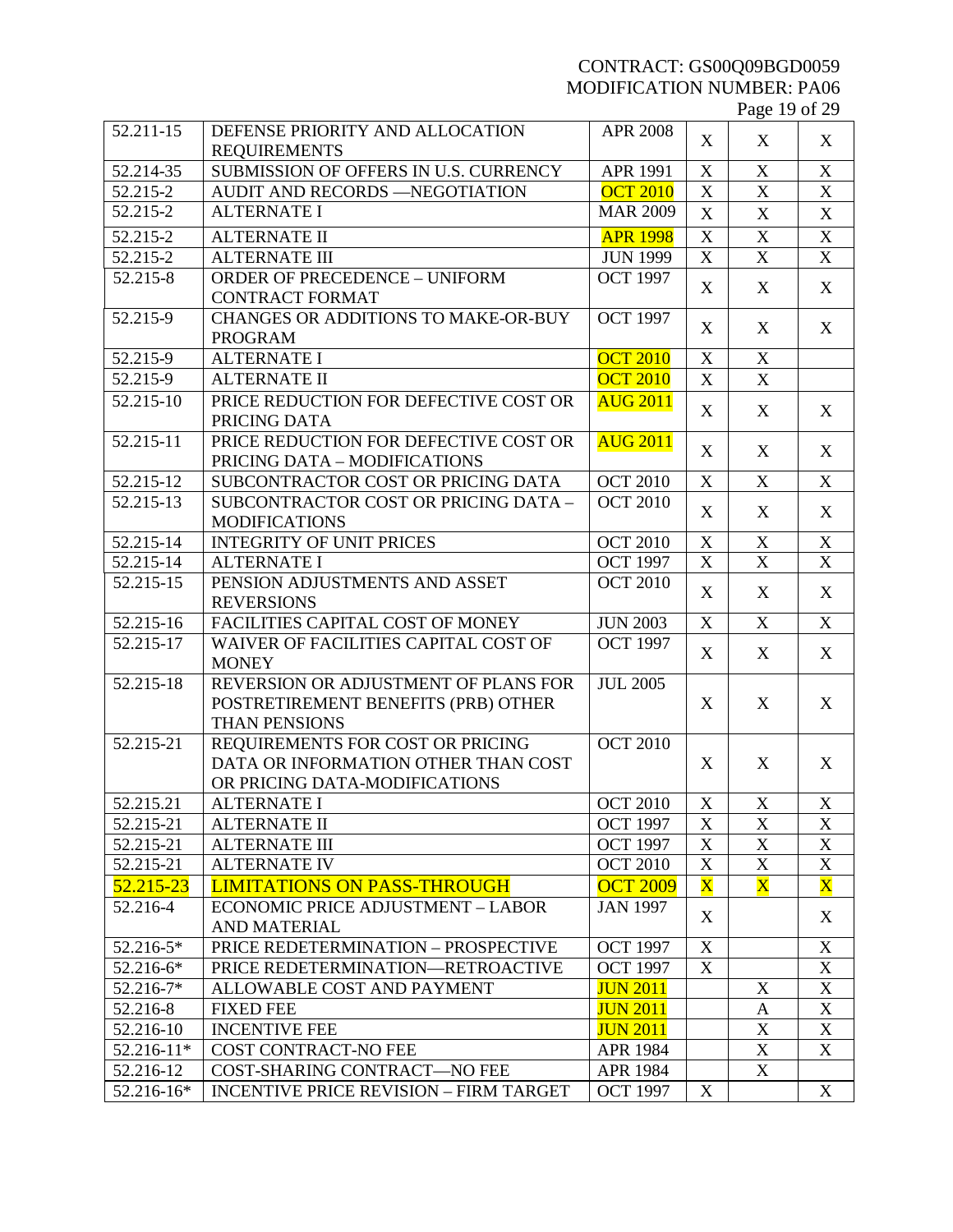| Page 20 of 29 |  |  |  |  |
|---------------|--|--|--|--|
|---------------|--|--|--|--|

|            |                                              |                 |                       | ັ                       |                         |
|------------|----------------------------------------------|-----------------|-----------------------|-------------------------|-------------------------|
| 52.216-16  | <b>ALTERNATE I</b>                           | APR 1984        | X                     |                         | X                       |
| 52.216-17* | <b>INCENTIVE PRICE REVISION - SUCCESSIVE</b> | <b>OCT 1997</b> | X                     |                         | X                       |
|            | <b>TARGETS</b>                               |                 |                       |                         |                         |
| 52.216-17  | <b>ALTERNATE I</b>                           | APR 1984        | $\mathbf X$           |                         | X                       |
| 52.217-2   | CANCELLATION UNDER MULTI-YEAR                | <b>OCT 1997</b> | X                     |                         |                         |
|            | <b>CONTRACTS</b>                             |                 |                       |                         |                         |
| 52.217-8*  | OPTION TO EXTEND SERVICES                    | <b>NOV 1999</b> | X                     | $\boldsymbol{X}$        | X                       |
| 52.217-9*  | OPTION TO EXTEND THE TERM OF THE             | <b>MAR 2000</b> | X                     | X                       | X                       |
|            | <b>CONTRACT</b>                              |                 |                       |                         |                         |
| 52.219-4   | NOTICE OF PRICE EVALUATION PREFERENCE        | <b>JAN 2011</b> | X                     | X                       | X                       |
|            | FOR HUBZONE SMALL BUSINESS CONCERNS.         |                 |                       |                         |                         |
| 52.219-8   | UTILIZATION OF SMALL BUSINESS                | <b>JAN 2011</b> | X                     | X                       | X                       |
|            | <b>CONCERNS</b>                              |                 |                       |                         |                         |
| 52.219-9   | SMALL BUSINESS SUBCONTRACTING PLAN           | <b>JAN 2011</b> | X                     | $\mathbf X$             | $\mathbf X$             |
| 52.219-9   | <b>ALTERNATE II</b>                          | <b>OCT 2001</b> | X                     | X                       | X                       |
| 52.219-16  | LIQUIDATED DAMAGES - SUBCONTRACTING          | <b>JAN 1999</b> | X                     | X                       | X                       |
|            | <b>PLAN</b>                                  |                 |                       |                         |                         |
| 52.222-1   | NOTICE TO THE GOVERNMENT OF LABOR            | <b>FEB 1997</b> | X                     | X                       | X                       |
|            | <b>DISPUTES</b>                              |                 |                       |                         |                         |
| 52.222-2*  | PAYMENT FOR OVERTIME PREMIUMS                | <b>JUL 1990</b> |                       | $\mathbf{A}$            |                         |
| 52.222-3   | <b>CONVICT LABOR</b>                         | <b>JUN 2003</b> | $\mathbf X$           | $\overline{\mathbf{X}}$ | $\mathbf X$             |
| 52.222-21  | PROHIBITION OF SEGREGATED FACILITIES         | FEB 1999        | $\mathbf X$           | $\overline{\mathbf{X}}$ | $\overline{\mathbf{X}}$ |
| 52.222-26  | <b>EQUAL OPPORTUNITY</b>                     | <b>MAR 2007</b> | $\mathbf X$           | $\overline{X}$          | $\overline{X}$          |
| 52.222-29  | NOTIFICATION OF VISA DENIAL                  | <b>JUN 2003</b> | $\overline{\text{X}}$ | $\overline{X}$          | $\overline{\text{X}}$   |
| 52.222-35  | EQUAL OPPORTUNITY FOR SPECIAL                | <b>SEP 2010</b> |                       |                         |                         |
|            | DISABLED VETERANS, VETERANS OF THE           |                 |                       |                         |                         |
|            | VIETNAM ERA, AND OTHER ELIGIBLE              |                 | X                     | X                       | X                       |
|            | <b>VETERANS</b>                              |                 |                       |                         |                         |
| 52.222-36  | AFFIRMATIVE ACTION FOR WORKERS WITH          | <b>OCT 2010</b> | X                     |                         |                         |
|            | <b>DISABILITIES</b>                          |                 |                       | X                       | X                       |
| 52.222-36  | <b>ALTERNATE I</b>                           | <b>JUN 1998</b> | X                     | X                       | X                       |
| 52.222-37  | <b>EMPLOYMENT REPORTS ON SPECIAL</b>         | <b>SEP 2010</b> |                       |                         |                         |
|            | DISABLED VETERANS, VETERANS OF THE           |                 | X                     | X                       | X                       |
|            | VIETNAM ERA, AND OTHER ELIGIBLE              |                 |                       |                         |                         |
|            | VETERANS                                     |                 |                       |                         |                         |
| 52.222-50  | <b>COMBATING TRAFFICKING IN PERSONS</b>      | <b>FEB 2009</b> | X                     | X                       | X                       |
| 52.222-54  | <b>EMPLOYMENT ELIGIBILITY</b>                | <b>JAN 2009</b> |                       |                         |                         |
|            | <b>VERIFICATION</b>                          |                 | X                     | X                       | X                       |
| 52.223-3*  | HAZARDOUS MATERIAL IDENTIFICATION            | <b>JAN 1997</b> |                       |                         |                         |
|            | AND MATERIAL SAFETY DATA                     |                 | X                     | X                       | X                       |
| 52.223-3*  | <b>ALTERNATE I</b>                           | <b>JUL 1995</b> | X                     | X                       | X                       |
| 52.223-5   | POLLUTION PREVENTION AND RIGHT-TO-           | <b>MAY 2011</b> |                       |                         |                         |
|            | KNOW INFORMATION. ALTERNATE I                |                 | X                     | X                       | X                       |
| 52.223-5   | <b>ALTERNATE I</b>                           | <b>MAY 2011</b> | X                     | X                       | X                       |
| 52.223-5   | <b>ALTERNATE II</b>                          | <b>MAY 2011</b> | $\mathbf X$           | $\mathbf X$             | X                       |
| 52.223-6   | DRUG-FREE WORKPLACE                          | <b>MAY 2001</b> | $\mathbf X$           | $\mathbf X$             | $\mathbf X$             |
| 52.223-10  | <b>WASTE REDUCTION PROGRAM</b>               | <b>MAY 2011</b> | X                     | X                       | X                       |
| 52.223-12  | REFRIGERATION EQUIPMENT AND AIR              | <b>MAY 1995</b> |                       |                         |                         |
|            | <b>CONDITIONERS</b>                          |                 | X                     | X                       | X                       |
|            |                                              |                 |                       |                         |                         |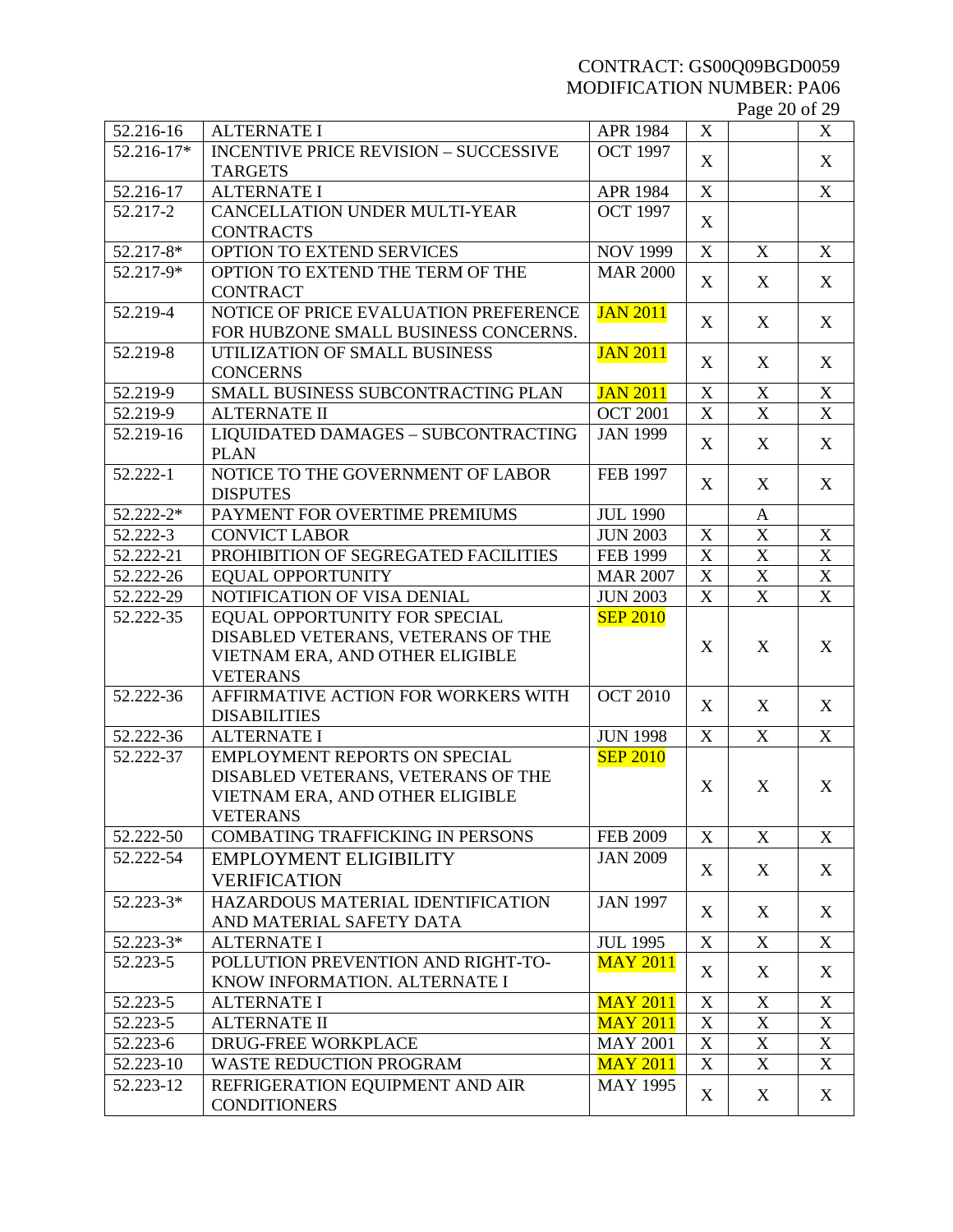| 52.223-14     | <b>TOXIC CHEMICAL RELEASE REPORTING</b>                     | <b>AUG 2003</b> | $\overline{\textbf{X}}$   | $\overline{\textbf{X}}$   | $\overline{\textbf{X}}$   |
|---------------|-------------------------------------------------------------|-----------------|---------------------------|---------------------------|---------------------------|
| 52.223-15     | <b>ENERGY EFFICIENCY IN ENERGY-</b>                         | <b>DEC 2007</b> | X                         | X                         | X                         |
|               | <b>CONSUMING PRODUCTS</b>                                   |                 |                           |                           |                           |
| 52.223-16     | IEEE 1680 STANDARD FOR THE                                  | <b>DEC 2007</b> |                           |                           |                           |
|               | ENVIRONMENTAL ASSESSMENT OF                                 |                 | X                         | X                         | X                         |
|               | PERSONAL COMPUTER PRODUCTS                                  |                 |                           |                           |                           |
| 52.223-16     | <b>ALTERNATE I</b>                                          | <b>DEC 2007</b> | X                         | X                         | X                         |
| 52.223-17     | <b>AFFIRMATIVE PROCUREMENT OF EPA-</b>                      |                 |                           |                           |                           |
|               | <b>DESIGNATED ITEMS IN SERVICE AND</b>                      | <b>MAY 2008</b> | $\overline{\textbf{X}}$   | $\mathbf{\overline{X}}$   | $\overline{\mathbf{X}}$   |
|               | <b>CONSTRUCITON CONTRACTS</b>                               |                 |                           |                           |                           |
| 52.223-18     | <b>ENCOURAGING CONTRACTOR POLICIES TO</b>                   | <b>AUG 2011</b> | $\overline{\text{X}}$     | $\overline{\text{X}}$     | $\overline{\textbf{X}}$   |
|               | <b>BAN TEXT MESSAGING WHILE DRIVING</b>                     |                 |                           |                           |                           |
| 52.223-19     | <b>COMPLIANCE WITH ENVIRONMENTAL</b>                        | <b>MAY 2011</b> | $\overline{\text{X}}$     | $\overline{\text{X}}$     | $\overline{\textbf{X}}$   |
|               | <b>MANAGEMENT SYSTEMS</b>                                   |                 |                           |                           |                           |
| 52.224-1      | PRIVACY ACT NOTIFICATION                                    | <b>APR 1984</b> | $\mathbf X$               | $\mathbf X$               | $\mathbf X$               |
| 52.224-2      | PRIVACY ACT                                                 | APR 1984        | $\mathbf X$               | $\mathbf X$               | $\mathbf X$               |
| 52.225-1      | <b>BUY AMERICAN ACT-SUPPLIES</b>                            | <b>FEB 2009</b> | $\overline{X}$            | $\overline{X}$            | $\overline{\mathbf{X}}$   |
| 52.225-3      | <b>BUY AMERICAN ACT - FREE TRADE</b>                        | <b>MAY 2012</b> | X                         | X                         | $\mathbf X$               |
|               | <b>AGREEMENTS - ISRALI TRADE ACT</b>                        |                 |                           |                           |                           |
| 52.225-5      | <b>TRADE AGREEMENTS</b>                                     | <b>MAY 2012</b> | X                         | $\mathbf X$               | $\mathbf X$               |
| 52.225-8      | <b>DUTY-FREE ENTRY</b>                                      | <b>OCT 2010</b> | $\mathbf X$               | $\overline{X}$            | $\overline{X}$            |
| 52.225-13     | RESTRICTIONS ON CERTAIN FOREIGN                             | <b>JUN 2008</b> | X                         | X                         | X                         |
|               | <b>PURCHASES</b>                                            |                 |                           |                           |                           |
| 52.225-14     | <b>INCONSISTENCY BETWEEN ENGLISH</b>                        | <b>FEB 2000</b> | X                         | X                         | X                         |
|               | <b>VERSION AND TRANSLATION OF CONTRACT</b>                  |                 |                           |                           |                           |
| 52.225-19     | CONTRACTOR PERSONNEL IN A<br>DESIGNATED OPERATIONAL AREA OR | <b>MAR 2008</b> |                           |                           |                           |
|               | SUPPORTING A DIPLOMATIC OR CONSULAR                         |                 | X                         | X                         | X                         |
|               | MISSION OUTSIDE THE UNITED STATES                           |                 |                           |                           |                           |
| 52.227-1      | AUTHORIZATION AND CONSENT                                   | <b>DEC</b> 2007 | $\mathbf X$               | $\mathbf X$               |                           |
| 52.227-2      | NOTICE AND ASSISTANCE REGARDING                             | <b>DEC 2007</b> |                           |                           |                           |
|               | PATENT AND COPYRIGHT INFRINGEMENT                           |                 | X                         | X                         |                           |
| 52.227-3      | PATENT INDEMNITY                                            | APR 1984        | X                         | $\boldsymbol{\mathrm{X}}$ |                           |
| $52.227 - 3*$ | <b>ALTERNATE I</b>                                          | <b>APR 1984</b> | $\overline{X}$            | $\overline{X}$            |                           |
| 52.227-3*     | <b>ALTERNATE II</b>                                         | APR 1984        | X                         | X                         |                           |
| 52.227-5*     | <b>WAIVER OF INDEMNITY</b>                                  | <b>APR 1984</b> | X                         | X                         |                           |
| 52.227-9      | <b>REFUND OF ROYALTIES</b>                                  | APR 1984        | X                         |                           |                           |
| 52.227-10     | FILING OF PATENT APPLICATIONS -                             | <b>DEC 2007</b> |                           |                           |                           |
|               | <b>CLASSIFIED SUBJECT MATTER</b>                            |                 | X                         | X                         |                           |
| 52.227-11     | PATENT RIGHTS - RETENTION BY THE                            | <b>DEC 2007</b> |                           |                           |                           |
|               | CONTRACTOR (SHORT FORM)                                     |                 | X                         | X                         |                           |
| 52.227-13     | PATENT RIGHTS - ACQUISITION BY THE                          | <b>DEC 2007</b> |                           |                           |                           |
|               | <b>GOVERNMENT</b>                                           |                 | X                         | X                         |                           |
| 52.227-14     | RIGHTS IN DATA-GENERAL                                      | <b>DEC 2007</b> | X                         | X                         | X                         |
| 52.227-14     | <b>ALTERNATE I</b>                                          | <b>DEC 2007</b> | X                         | $\mathbf X$               | $\mathbf X$               |
| 52.227-14*    | <b>ALTERNATE II</b>                                         | <b>DEC 2007</b> | X                         | X                         | $\boldsymbol{\mathrm{X}}$ |
| 52.227-14*    | <b>ALTERNATE III</b>                                        | <b>DEC 2007</b> | $\boldsymbol{\mathrm{X}}$ | $\mathbf X$               | $\boldsymbol{\mathrm{X}}$ |
| 52.227-14     | <b>ALTERNATE IV</b>                                         | <b>DEC 2007</b> | $\mathbf X$               | X                         | $\boldsymbol{\mathrm{X}}$ |
| 52.227-14*    | <b>ALTERNATE V</b>                                          | <b>DEC 2007</b> | X                         | X                         | X                         |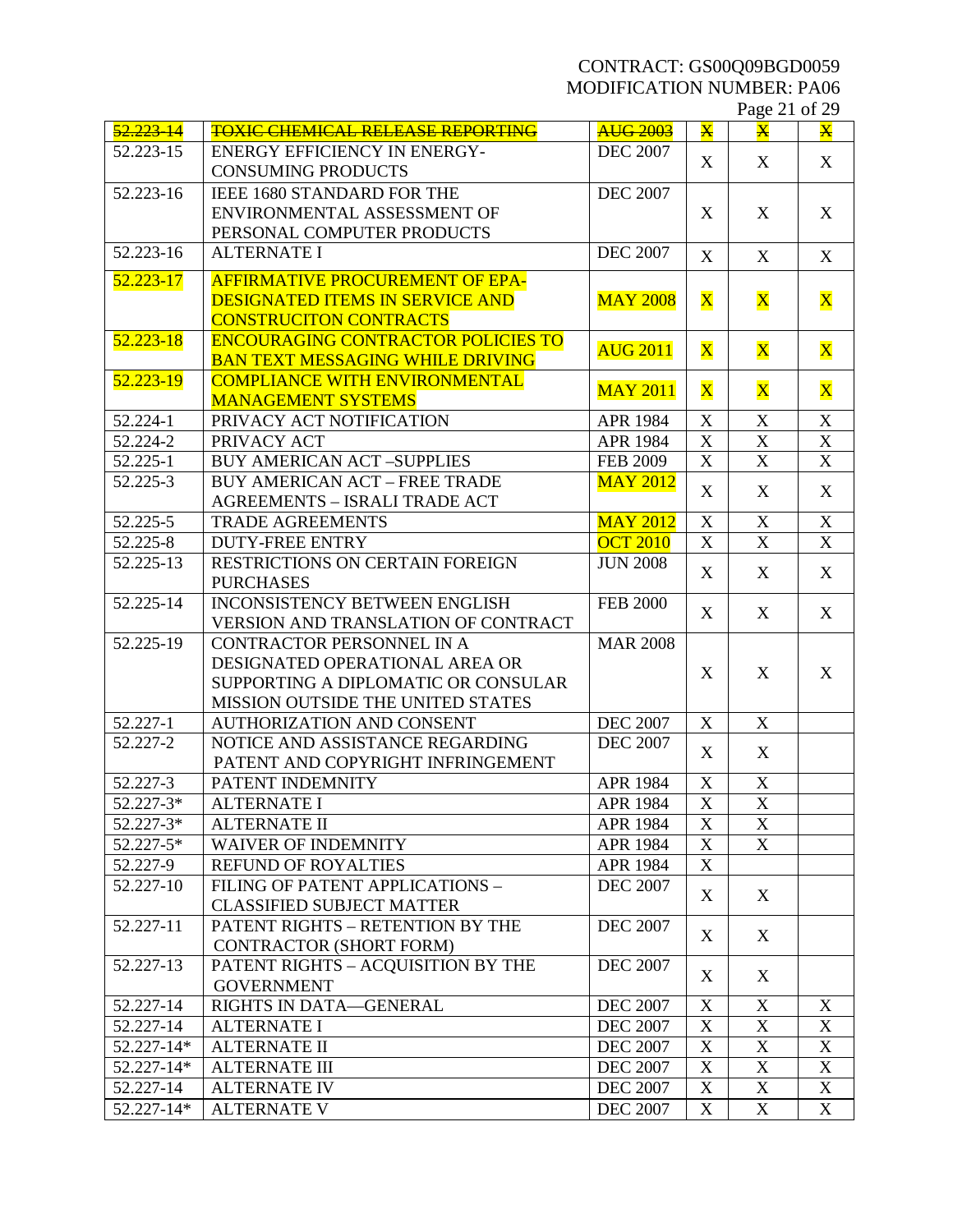Page 22 of 29

| 52.227-16            | ADDITIONAL DATA REQUIREMENTS                                    | <b>JUN 1987</b>                    | A           | A                |             |
|----------------------|-----------------------------------------------------------------|------------------------------------|-------------|------------------|-------------|
| 52.227-17            | RIGHTS IN DATA-SPECIAL WORKS                                    | <b>DEC 2007</b>                    | X           | X                | X           |
| 52.227-19            | COMMERCIAL COMPUTER SOFTWARE -                                  | <b>DEC 2007</b>                    | X           |                  |             |
|                      | <b>RESTRICTED LICENSE</b>                                       |                                    |             |                  |             |
| 52.227-21*           | TECHNICAL DATA DECLARATION, REVISION,                           | <b>DEC 2007</b>                    |             |                  |             |
|                      | AND WITHHOLDING OF PAYMENT-MAJOR                                |                                    | X           | X                | X           |
|                      | <b>SYSTEMS</b>                                                  |                                    |             |                  |             |
| 52.227-22            | <b>MAJOR SYSTEM - MINIMUM RIGHTS</b>                            | <b>JUN 1987</b>                    | X           | X                | X           |
| 52.227-23*           | RIGHTS TO PROPOSAL DATA (TECHNICAL)                             | <b>JUN 1987</b>                    | $\mathbf X$ | $\mathbf X$      | $\mathbf X$ |
| 52.228-3             | <b>WORKERS' COMPENSATION INSURANCE</b>                          | <b>APR 1984</b>                    | X           | X                | X           |
|                      | (DEFENSE BASE ACT)                                              |                                    |             |                  |             |
| 52.228-4             | <b>WORKERS' COMPENSATION AND WAR-</b>                           | <b>APR 1984</b>                    | X           | X                | X           |
|                      | HAZARD INSURANCE OVERSEAS                                       |                                    |             |                  |             |
| 52.228-5             | <b>INSURANCE - WORK ON A GOVERNMENT</b>                         | <b>JAN 1997</b>                    | X           |                  |             |
|                      | <b>INSTALLATION</b>                                             |                                    |             |                  |             |
| 52.228-7             | <b>INSURANCE - LIABILITY TO THIRD PERSONS</b>                   | <b>MAR 1996</b>                    |             | $\mathbf X$      |             |
| 52.229-3             | FEDERAL, STATE, AND LOCAL TAXES                                 | APR 2003                           | $\mathbf X$ |                  | $\mathbf X$ |
| 52.229-4             | FEDERAL, STATE, AND LOCAL TAXES (STATE                          | APR 2003                           | X           |                  | X           |
|                      | AND LOCAL ADJUSTMENTS)                                          |                                    |             |                  |             |
| 52.229-6             | TAXES - FOREIGN FIXED-PRICE CONTRACTS                           | <b>JUN 2003</b>                    | X           |                  | X           |
| 52.229-8*            | TAXES - FOREIGN COST-REIMBURSEMENT                              | <b>MAR 1990</b>                    |             | X                |             |
|                      | <b>CONTRACTS</b>                                                |                                    |             |                  |             |
| 52.229-10*           | STATE OF NEW MEXICO GROSS RECEIPTS                              | APR 2003                           |             | X                | X           |
|                      | AND COMPENSATING TAX                                            |                                    |             |                  | $\mathbf X$ |
| 52.230-2<br>52.230-3 | COST ACCOUNTING STANDARDS<br>DISCLOSURE AND CONSISTENCY OF COST | <b>MAY 2012</b><br><b>MAY 2012</b> | $\mathbf X$ | $\mathbf X$      |             |
|                      | <b>ACCOUNTING PRACTICES</b>                                     |                                    | X           | X                | X           |
| 52.230-5             | COST ACCOUNTING STANDARDS-                                      | <b>OCT 2010</b>                    |             |                  |             |
|                      | EDUCATIONAL INSTITUTION                                         |                                    | X           | X                | X           |
| 52.230-6             | ADMINISTRATION OF COST ACCOUNTING                               | <b>JUN 2010</b>                    |             |                  |             |
|                      | <b>STANDARDS</b>                                                |                                    | X           | X                | X           |
| 52.232-1             | <b>PAYMENTS</b>                                                 | APR 1984                           | X           |                  |             |
| 52.232-7*            | PAYMENTS UNDER TIME-AND-MATERIALS                               | <b>FEB 2007</b>                    |             |                  |             |
|                      | AND LABOR-HOUR CONTRACTS                                        |                                    |             |                  | X           |
| 52.232-7             | <b>ALTERNATE I</b>                                              | <b>FEB 2007</b>                    |             |                  | $\mathbf X$ |
| 52.232-8             | DISCOUNTS FOR PROMPT PAYMENT                                    | <b>FEB 2002</b>                    | X           |                  | X           |
| 52.232-9             | LIMITATION ON WITHHOLDING OF                                    | <b>APR 1984</b>                    |             |                  |             |
|                      | <b>PAYMENTS</b>                                                 |                                    | X           | X                | X           |
| 52.232-11            | <b>EXTRAS</b>                                                   | APR 1984                           | X           |                  |             |
| 52.232-12*           | <b>ADVANCE PAYMENTS</b>                                         | <b>MAY 2001</b>                    | X           | $\mathbf X$      | X           |
| 52.232-12            | <b>ALTERNATE I</b>                                              | APR 1984                           | X           | $\mathbf X$      | X           |
| 52.232-12*           | <b>ALTERNATE II</b>                                             | <b>MAY 2001</b>                    |             | X                |             |
| 52.232-16*           | PROGRESS PAYMENTS                                               | <b>APR 2012</b>                    | X           |                  |             |
| 52.232-16            | <b>ALTERNATE I</b>                                              | <b>MAR 2000</b>                    | X           |                  |             |
| 52.232-17            | <b>INTEREST</b>                                                 | <b>OCT 2010</b>                    | X           | X                | X           |
| 52.232-18            | <b>AVAILABILITY OF FUNDS</b>                                    | APR 1984                           | X           | $\mathbf X$      | X           |
| 52.232-19*           | AVAILABILITY OF FUNDS FOR THE NEXT                              | APR 1984                           |             |                  |             |
|                      | <b>FISCAL YEAR</b>                                              |                                    | X           | X                |             |
| 52.232-20            | <b>LIMITATION OF COST</b>                                       | APR 1984                           |             | $\boldsymbol{X}$ |             |
|                      |                                                                 |                                    |             |                  |             |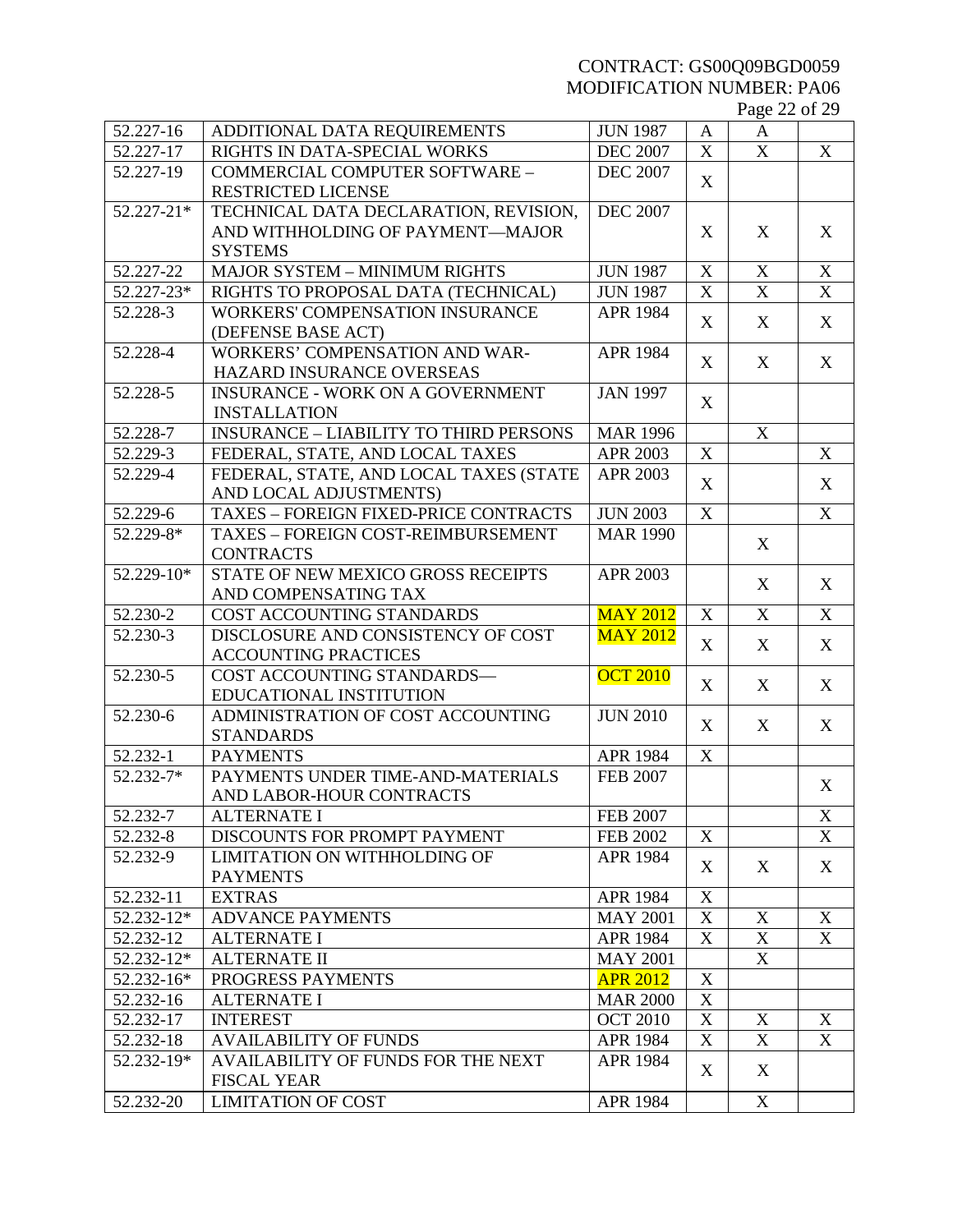| Page 23 of 29 |  |  |  |  |
|---------------|--|--|--|--|
|---------------|--|--|--|--|

| 52.232-22    | <b>LIMITATION OF FUNDS</b>                   | <b>APR 1984</b>  |                           | X                       |                       |
|--------------|----------------------------------------------|------------------|---------------------------|-------------------------|-----------------------|
| 52.232-23    | <b>ASSIGNMENT OF CLAIMS</b>                  | <b>JAN 1986</b>  | X                         | $\mathbf X$             | X                     |
| 52.232-23    | <b>ALTERNATE I</b>                           | <b>APR 1984</b>  | X                         | $\overline{X}$          | $\mathbf X$           |
| 52.232-25    | PROMPT PAYMENT                               | <b>OCT 2008</b>  | X                         | $\mathbf X$             | $\mathbf X$           |
| 52.232-25    | <b>ALTERNATE I</b>                           | <b>FEB 2002</b>  |                           | $\overline{X}$          | $\overline{\text{X}}$ |
| 52.232-33    | PAYMENT BY ELECTRONIC FUNDS                  | <b>OCT 2003</b>  |                           |                         |                       |
|              | TRANSFER-CENTRAL CONTRACTOR                  |                  | X                         | X                       | X                     |
|              | <b>REGISTRATION</b>                          |                  |                           |                         |                       |
| 52.232-36    | PAYMENT BY THIRD PARTY                       | <b>FEB 2010</b>  | $\mathbf X$               | X                       | $\mathbf X$           |
| 52.232-37    | MULTIPLE PAYMENT ARRANGEMENTS                | <b>MAY 1999</b>  | $\mathbf X$               | $\mathbf X$             | $\mathbf X$           |
| 52.233-1     | <b>DISPUTES</b>                              | <b>JUL 2002</b>  | $\boldsymbol{\mathrm{X}}$ | $\mathbf X$             | $\mathbf X$           |
| 52.233-1     | <b>ALTERNATE I</b>                           | <b>DEC 1991</b>  | X                         | $\mathbf X$             | $\mathbf X$           |
| 52.233-3     | PROTEST AFTER AWARD                          | <b>AUG 1996</b>  | X                         |                         | X                     |
| 52.233-3     | <b>ALTERNATE I</b>                           | <b>JUN 1985</b>  |                           | $\mathbf X$             |                       |
| 52.233-4     | APPLICABLE LAW FOR BREACH OF                 | <b>OCT 2004</b>  | X                         | X                       | X                     |
|              | <b>CONTRACT CLAIM</b>                        |                  |                           |                         |                       |
| 52.237-2     | PROTECTION OF GOVERNMENT BUILDINGS,          | <b>APR 1984</b>  | X                         | X                       | X                     |
|              | EQUIPMENT, AND VEGETATION                    |                  |                           |                         |                       |
| 52.237-3     | <b>CONTINUITY OF SERVICES</b>                | <b>JAN 1991</b>  | X                         | $\mathbf X$             |                       |
| 52.237-9     | WAIVER OF LIMITATION ON SEVERANCE            | <b>AUG 2003</b>  |                           | X                       | X                     |
|              | PAYMENTS TO FOREIGN NATIONALS                |                  |                           |                         |                       |
| 52.237-10    | <b>IDENTIFICATION OF UNCOMPENSATED</b>       | <b>OCT 1997</b>  | X                         | X                       | X                     |
|              | <b>OVERTIME</b>                              |                  |                           |                         |                       |
| 52.239-1     | PRIVACY OR SECURITY SAFEGUARDS               | <b>AUG 1996</b>  | X                         | X                       | X                     |
| 52.242-1     | NOTICE OF INTENT TO DISALLOW COSTS           | APR 1984         | X                         | $\mathbf X$             | $\mathbf X$           |
| 52.242-3     | PENALTIES FOR UNALLOWABLE COSTS              | <b>MAY 2001</b>  |                           | $\mathbf X$             | $\mathbf X$           |
| 52.242-4     | <b>CERTIFICATION OF FINAL INDIRECT COSTS</b> | <b>JAN 1997</b>  |                           | $\overline{\mathbf{X}}$ | $\overline{X}$        |
| 52.242-13    | <b>BANKRUPTCY</b>                            | <b>JUL 1995</b>  | X                         | X                       | X                     |
| 52.243-1     | <b>CHANGES - FIXED-PRICE ALTERNATE I</b>     | <b>AUG 1987</b>  | $\mathbf X$               |                         |                       |
| 52.243-1     | <b>ALTERNATE I</b>                           | <b>APR 1984</b>  | $\mathbf X$               |                         |                       |
| 52.243-1     | <b>ALTERNATE II</b>                          | APR 1984         | $\mathbf X$               |                         |                       |
| 52.243-1     | <b>ALTERNATE III</b>                         | <b>APR 1984</b>  | $\overline{\mathbf{X}}$   |                         |                       |
| 52.243-2     | <b>CHANGES - COST REIMBURSEMENT</b>          | <b>AUG 1987</b>  |                           | X                       |                       |
| 52.243-2     | <b>ALTERNATE I</b>                           | APR 1984         |                           | $\overline{X}$          |                       |
| 52.243-2     | <b>ALTERNATE II</b>                          | <b>APR 1984</b>  |                           | X                       |                       |
| 52.243-2     | <b>ALTERNATE V</b>                           | APR 1984         |                           | X                       |                       |
| 52.243-3     | <b>CHANGES - TIME-AND-MATERIALS OR</b>       | <b>SEPT 2000</b> |                           |                         | X                     |
|              | <b>LABOR-HOURS</b>                           |                  |                           |                         |                       |
| 52.243-6     | <b>CHANGE ORDER ACCOUNTING</b>               | <b>APR 1984</b>  | X                         | X                       | X                     |
| 52.243-7*    | NOTIFICATION OF CHANGES                      | <b>APR 1984</b>  | X                         | X                       | X                     |
| 52.244-2*    | <b>SUBCONTRACTS</b>                          | <b>OCT 2010</b>  | X                         | X                       | X                     |
| 52.244-2     | <b>ALTERNATE I</b>                           | <b>JUN 2007</b>  |                           | $\mathbf X$             |                       |
| 52.244-5     | <b>COMPETITION IN SUBCONTRACTING</b>         | <b>DEC 1996</b>  | X                         | $\mathbf X$             |                       |
| $52.244 - 6$ | <b>SUBCONTRACTS FOR COMMERCIAL ITEMS</b>     | <b>DEC 2010</b>  | X                         | $\mathbf X$             | X                     |
| 52.245-1     | <b>GOVERNMENT PROPERTY</b>                   | <b>APR 2012</b>  | X                         | X                       | X                     |
| 52.245-2     | GOVERNMENT PROPERTY INSTALLATION             | <b>APR 2012</b>  | X                         | X                       | X                     |
|              | <b>OPERATION SERVICES</b>                    |                  |                           |                         |                       |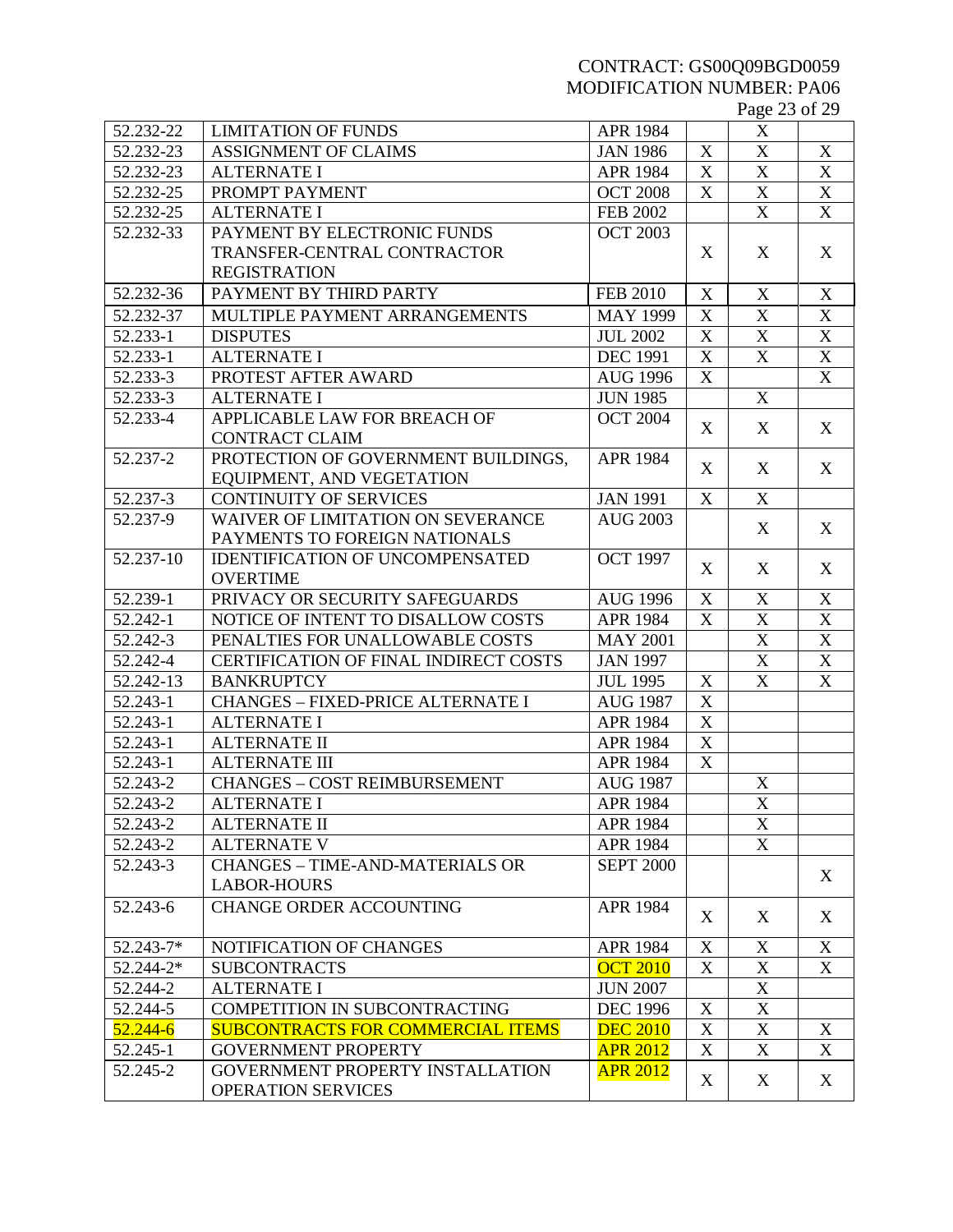| Page 24 of 29 |
|---------------|
|---------------|

|               |                                                                                              |                 |                | $1 \mu_{\rm D}$ $\mu$ $\mu$ $\mu$ $\mu$ |                           |
|---------------|----------------------------------------------------------------------------------------------|-----------------|----------------|-----------------------------------------|---------------------------|
| 52.245-9      | <b>USE AND CHARGES</b>                                                                       | <b>APR 2012</b> | X              | X                                       | X                         |
| 52.246-19*    | WARRANTY OF SYSTEMS AND EQUIPMENT<br>UNDER PERFORMANCE SPECIFICATIONS OR<br>DESIGN CRITERIA. | <b>MAY 2001</b> | X              |                                         |                           |
| 52.246-19     | <b>ALTERNATE I</b>                                                                           | APR 1984        | $\mathbf X$    |                                         |                           |
| 52.246-19     | <b>ALTERNATE II</b>                                                                          | <b>APR 1984</b> | X              |                                         |                           |
| 52.246-19     | <b>ALTERNATE III</b>                                                                         | <b>APR 1984</b> | $\mathbf{X}$   |                                         |                           |
| 52.246-20*    | <b>WARRANTY OF SERVICES</b>                                                                  | <b>MAY 2001</b> | $\mathbf X$    |                                         |                           |
| 52.246-23     | <b>LIMITATION OF LIABILITY</b>                                                               | <b>FEB 1997</b> | $\overline{X}$ | $\mathbf X$                             |                           |
| 52.246-24     | LIMITATION OF LIABILITY - HIGH VALUE<br><b>ITEMS</b>                                         | <b>FEB 1997</b> | X              | X                                       |                           |
| 52.246-25     | <b>LIMITATION OF LIABILITY - SERVICES</b>                                                    | <b>FEB 1997</b> | $\mathbf X$    | $\mathbf X$                             | $\mathbf X$               |
| $52.247 - 1*$ | <b>COMMERCIAL BILL OF LADING NOTATIONS</b>                                                   | <b>FEB 2006</b> | X              | $\mathbf X$                             | $\boldsymbol{\mathrm{X}}$ |
| 52.247-63*    | PREFERENCE FOR U.S.-FLAG AIR CARRIERS                                                        | <b>JUN 2003</b> | $\overline{X}$ | $\overline{X}$                          | $\overline{\mathbf{X}}$   |
| 52.247-       | <b>SUBMISSION OF TRANSPORTATION</b>                                                          | <b>FEB 2006</b> | X              | X                                       | X                         |
| $67*$         | <b>DOCUMENTS FOR AUDIT</b>                                                                   |                 |                |                                         |                           |
| $52.248-1*$   | <b>VALUE ENGINEERING</b>                                                                     | <b>OCT 2010</b> | $\mathbf X$    | $\mathbf X$                             | $\mathbf X$               |
| 52.248-1      | <b>ALTERNATE I</b>                                                                           | APR 1984        | X              | $\overline{X}$                          | $\overline{X}$            |
| 52.248-1      | <b>ALTERNATE II</b>                                                                          | <b>FEB 2000</b> | $\overline{X}$ | $\overline{\textbf{X}}$                 | $\overline{X}$            |
| 52.248-1      | <b>ALTERNATE III</b>                                                                         | <b>APR 1984</b> | $\overline{X}$ | $\overline{X}$                          | $\overline{X}$            |
| 52.249-2      | TERMINATION FOR CONVENIENCE OF THE<br><b>GOVERNMENT (FIXED-PRICE)</b>                        | <b>APR 2012</b> | X              |                                         | $\mathbf X$               |
| 52.249-4      | TERMINATION FOR CONVENIENCE OF THE<br>GOVERNMENT (SERVICES) (SHORT FORM).                    | <b>APR 1984</b> | $\mathbf{X}$   |                                         |                           |
| 52.249-6      | TERMINATION (COST-REIMBURSEMENT)                                                             | <b>MAY 2004</b> |                | $\overline{X}$                          |                           |
| 52.249-6      | <b>ALTERNATE IV</b>                                                                          | <b>SEP 1996</b> |                |                                         | X                         |
| 52.249-8      | DEFAULT (FIXED-PRICE SUPPLY AND<br><b>SERVICE</b> )                                          | <b>APR 1984</b> | X              |                                         |                           |
| 52.249-14     | <b>EXCUSABLE DELAYS</b>                                                                      | <b>APR 1984</b> |                | X                                       | X                         |
| 52.250-5      | SAFETY ACT - EQUITABLE ADJUSTMENT                                                            | <b>FEB 2009</b> | X              | $\overline{X}$                          | $\mathbf X$               |
| $52.251 - 1$  | <b>GOVERNMENT SUPPLY SOURCES</b>                                                             | <b>APR 2012</b> | X              | $\overline{X}$                          | X                         |
| 52.251-2      | <b>INTERAGENCY FLEET MANAGEMENT</b><br>SYSTEM VEHICLES AND RELATED SERVICES                  | <b>JAN 1991</b> |                | X                                       |                           |
| 52.253-1      | <b>COMPUTER GENERATED FORMS</b>                                                              | <b>JAN 1991</b> | $\mathbf{X}$   | $\overline{X}$                          | X                         |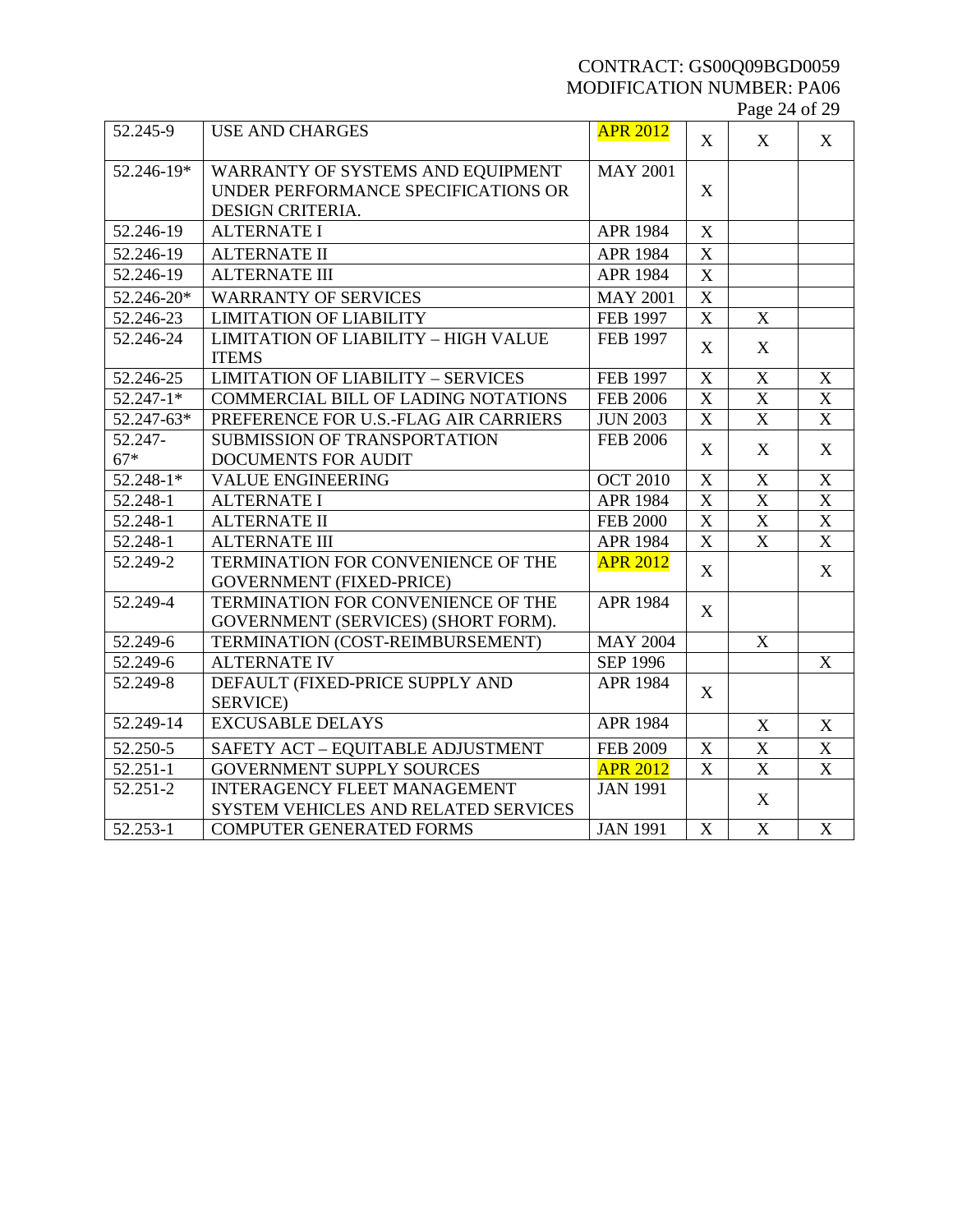| <b>CLAUSE</b>       | <b>TITLE</b>                       | <b>DATE</b>         | <b>FP</b>               | <b>COST</b> | TM |
|---------------------|------------------------------------|---------------------|-------------------------|-------------|----|
| NO.                 |                                    |                     |                         |             |    |
| 52.212-4            | CONTRACT TERMS AND CONDITIONS -    | <b>FEB 2012</b>     | X                       |             |    |
|                     | <b>COMMERCIAL ITEMS</b>            |                     |                         |             |    |
| 52.212-4            | <b>ALTERNATE I</b>                 | <b>OCT 2008</b>     |                         |             | X  |
| 52.212-5            | CONTRACT TERMS AND CONDITIONS      | <b>JUL 2012</b>     |                         |             |    |
|                     | REQUIRED TO IMPLEMENT STATUTES OR  |                     | X                       |             |    |
|                     | EXECUTIVE ORDERS-COMMERCIAL ITEMS  |                     |                         |             |    |
| 52.212-5            | <b>ALTERNATE I</b>                 | <b>FEB 2000</b>     | X                       |             |    |
| 52.212-5            | <b>ALTERNATE II</b>                | <b>JUL 2012</b>     | X                       |             |    |
| <del>52.244-6</del> | <b>SUBCONTRACTS FOR COMMERCIAL</b> | <del>DEC 2010</del> | $\overline{\textbf{X}}$ | Χ           |    |

11. UPDATE and REMOVE clauses in Clause matrix at I.2.1:

#### 12. REPLACE I.9 FAR Clause 52.232-32\* PERFORMANCE-BASED PAYMENT (JAN 2008), WITH FAR Clause 52.232-32\* PERFORMANCE-BASED PAYMENT (APR 2012) in full text.

PERFORMANCE-BASED PAYMENTS (APR 2012)

(a) *Amount of payments and limitations on payments*. Subject to such other limitations and conditions as are specified in this contract and this clause, the amount of payments and limitations on payments shall be specified in the contract's description of the basis for payment.

(b) *Contractor request for performance-based payment*. The Contractor may submit requests for payment of performance-based payments not more frequently than monthly, in a form and manner acceptable to the Contracting Officer. Unless otherwise authorized by the Contracting Officer, all performance-based payments in any period for which payment is being requested shall be included in a single request, appropriately itemized and totaled. The Contractor's request shall contain the information and certification detailed in paragraphs (l) and (m) of this clause.

(c) *Approval and payment of requests.*

(1) The Contractor shall not be entitled to payment of a request for performance based payment prior to successful accomplishment of the event or performance criterion for which payment is requested. The Contracting Officer shall determine whether the event or performance criterion for which payment is requested has been successfully accomplished in accordance with the terms of the contract. The Contracting Officer may, at any time, require the Contractor to substantiate the successful performance of any event or performance criterion which has been or is represented as being payable.

(2) A payment under this performance-based payment clause is a contract financing payment under the Prompt Payment clause of this contract and not subject to the interest penalty provisions of the Prompt Payment Act. The designated payment office will pay approved requests on the \_\_\_\_\_\_\_\_\_ *[Contracting Officer insert day as prescribed by agency head; if not prescribed, insert "30th"*] day after receipt of the request for performance-based payment by the designated payment office. However, the designated payment office is not required to provide payment if the Contracting Officer requires substantiation as provided in paragraph (c)(1) of this clause, or inquires into the status of an event or performance criterion, or into any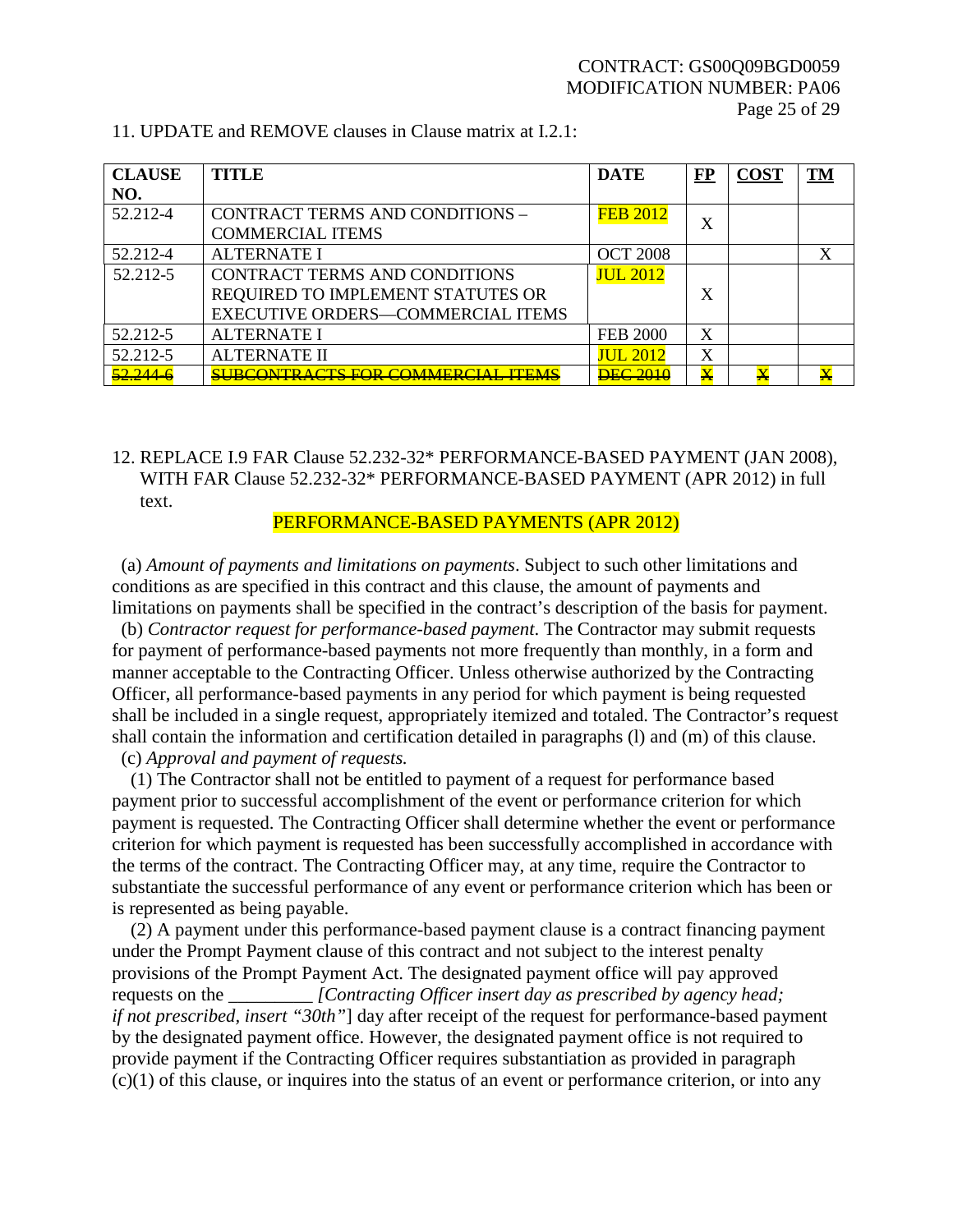of the conditions listed in paragraph (e) of this clause, or into the Contractor certification. The payment period will not begin until the Contracting Officer approves the request.

(3) The approval by the Contracting Officer of a request for performance-based payment does not constitute an acceptance by the Government and does not excuse the Contractor from performance of obligations under this contract.

(d) *Liquidation of performance-based payments.*

(1) Performance-based finance amounts paid prior to payment for delivery of an item shall be liquidated by deducting a percentage or a designated dollar amount from the delivery payment. If the performance-based finance payments are on a delivery item basis, the liquidation amount for each such line item shall be the percent of that delivery item price that was previously paid under performance-based finance payments or the designated dollar amount. If the performance-based finance payments are on a whole contract basis, liquidation shall be by either pre-designated liquidation amounts or a liquidation percentage.

(2) If at any time the amount of payments under this contract exceeds any limitation in this contract, the Contractor shall repay to the Government the excess. Unless otherwise determined by the Contracting Officer, such excess shall be credited as a reduction in the unliquidated performance-based payment balance(s), after adjustment of invoice payments and balances for any retroactive price adjustments.

(e) *Reduction or suspension of performance-based payments*. The Contracting Officer may reduce or suspend performance-based payments, liquidate performance-based payments by deduction from any payment under the contract, or take a combination of these actions after finding upon substantial evidence any of the following conditions:

(1) The Contractor failed to comply with any material requirement of this contract (which includes paragraphs (h) and (i) of this clause).

(2) Performance of this contract is endangered by the Contractor's—

(i) Failure to make progress; or

(ii) Unsatisfactory financial condition.

(3) The Contractor is delinquent in payment of any subcontractor or supplier under this contract in the ordinary course of business.

(f) *Title.*

(1) Title to the property described in this paragraph (f) shall vest in the Government. Vestiture shall be immediately upon the date of the first performance-based payment under this contract, for property acquired or produced before that date. Otherwise, vestiture shall occur when the property is or should have been allocable or properly chargeable to this contract.

(2) "Property," as used in this clause, includes all of the following described items acquired or produced by the Contractor that are or should be allocable or properly chargeable to this contract under sound and generally accepted accounting principles and practices:

(i) Parts, materials, inventories, and work in process;

(ii) Special tooling and special test equipment to which the Government is to acquire title;

(iii) Nondurable (*i.e.,* noncapital) tools, jigs, dies, fixtures, molds, patterns, taps, gauges, test equipment and other similar manufacturing aids, title to which would not be obtained as special tooling under paragraph  $(f)(2)(ii)$  of this clause; and

(iv) Drawings and technical data, to the extent the Contractor or subcontractors are required to deliver them to the Government by other clauses of this contract.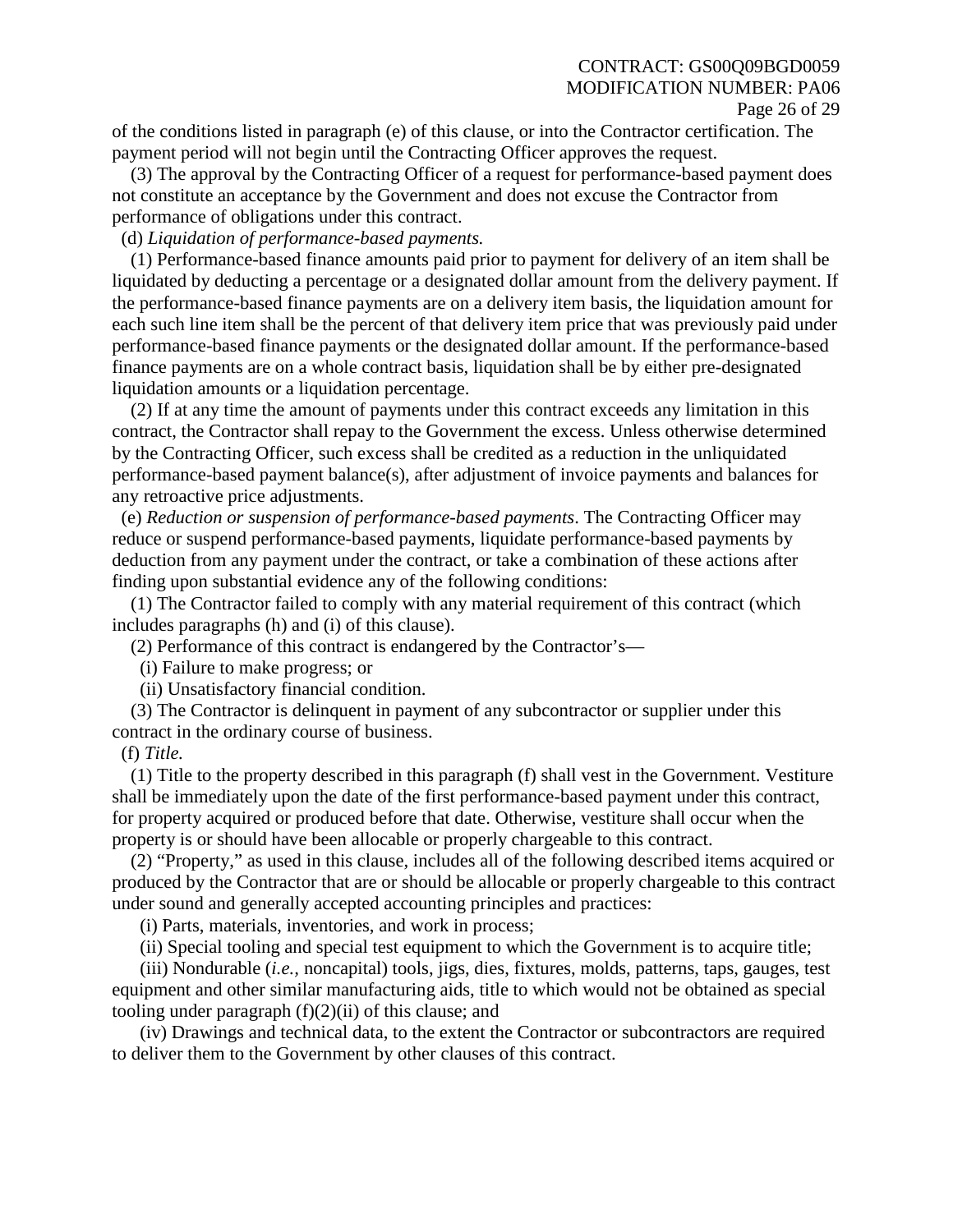(3) Although title to property is in the Government under this clause, other applicable clauses of this contract (*e.g.,* the termination clauses) shall determine the handling and disposition of the property.

(4) The Contractor may sell any scrap resulting from production under this contract, without requesting the Contracting Officer's approval, provided that any significant reduction in the value of the property to which the Government has title under this clause is reported in writing to the Contracting Officer.

(5) In order to acquire for its own use or dispose of property to which title is vested in the Government under this clause, the Contractor shall obtain the Contracting Officer's advance approval of the action and the terms. If approved, the basis for payment (the events or performance criteria) to which the property is related shall be deemed to be not in compliance with the terms of the contract and not payable (if the property is part of or needed for performance), and the Contractor shall refund the related performance-based payments in accordance with paragraph (d) of this clause.

(6) When the Contractor completes all of the obligations under this contract, including liquidation of all performance-based payments, title shall vest in the Contractor for all property (or the proceeds thereof) not—

(i) Delivered to, and accepted by, the Government under this contract; or

(ii) Incorporated in supplies delivered to, and accepted by, the Government under this contract and to which title is vested in the Government under this clause.

(7) The terms of this contract concerning liability for Government-furnished property shall not apply to property to which the Government acquired title solely under this clause.

(g) *Risk of loss*. Before delivery to and acceptance by the Government, the Contractor shall bear the risk of loss for property, the title to which vests in the Government under this clause, except to the extent the Government expressly assumes the risk. If any property is lost (see 45.101), the basis of payment (the events or performance criteria) to which the property is related shall be deemed to be not in compliance with the terms of the contract and not payable (if the property is part of or needed for performance), and the Contractor shall refund the related performancebased payments in accordance with paragraph (d) of this clause.

(h) *Records and controls*. The Contractor shall maintain records and controls adequate for administration of this clause. The Contractor shall have no entitlement to performance-based payments during any time the Contractor's records or controls are determined by the Contracting Officer to be inadequate for administration of this clause.

(i) *Reports and Government access*. The Contractor shall promptly furnish reports, certificates, financial statements, and other pertinent information requested by the Contracting Officer for the administration of this clause and to determine that an event or other criterion prompting a financing payment has been successfully accomplished. The Contractor shall give the Government reasonable opportunity to examine and verify the Contractor's records and to examine and verify the Contractor's performance of this contract for administration of this clause.

(j) *Special terms regarding default*. If this contract is terminated under the Default clause, (1) the Contractor shall, on demand, repay to the Government the amount of unliquidated performance-based payments, and (2) title shall vest in the Contractor, on full liquidation of all performance-based payments, for all property for which the Government elects not to require delivery under the Default clause of this contract. The Government shall be liable for no payment except as provided by the Default clause.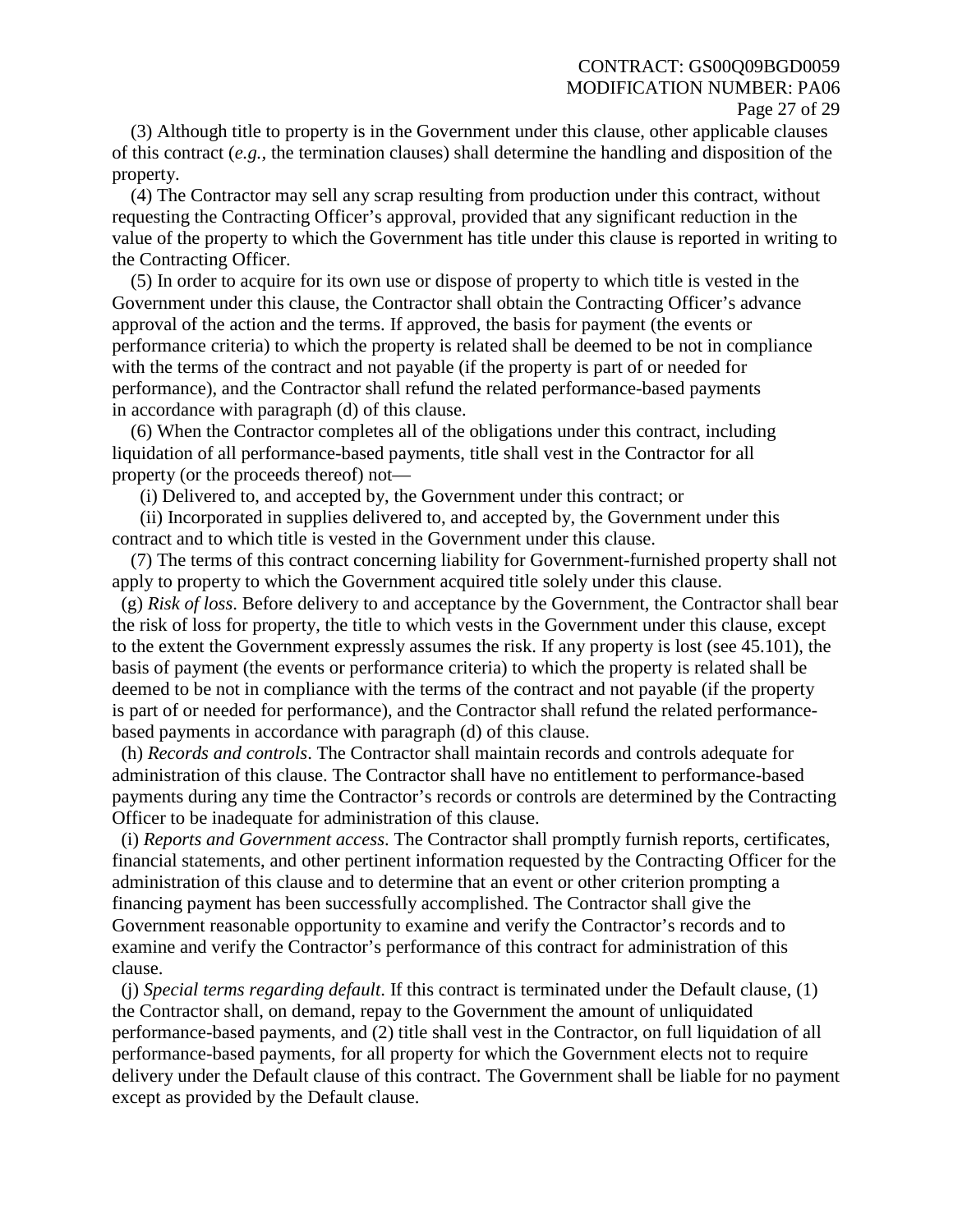(k) *Reservation of rights.*

(1) No payment or vesting of title under this clause shall—

(i) Excuse the Contractor from performance of obligations under this contract; or

(ii) Constitute a waiver of any of the rights or remedies of the parties under the contract.

(2) The Government's rights and remedies under this clause—

(i) Shall not be exclusive, but rather shall be in addition to any other rights and remedies provided by law or this contract; and

(ii) Shall not be affected by delayed, partial, or omitted exercise of any right, remedy, power, or privilege, nor shall such exercise or any single exercise preclude or impair any further exercise under this clause or the exercise of any other right, power, or privilege of the Government.

(l) *Content of Contractor's request for performance-basedpayment*. The Contractor's request for performance-based payment shall contain the following:

(1) The name and address of the Contractor;

(2) The date of the request for performance-based payment;

(3) The contract number and/or other identifier of the contract or order under which the request is made;

(4) Such information and documentation as is required by the contract's description of the basis for payment; and

(5) A certification by a Contractor official authorized to bind the Contractor, as specified in paragraph (m) of this clause.

(m) *Content of Contractor's certification*. As required in paragraph (l)(5) of this clause, the Contractor shall make the following certification in each request for performance-based payment:

I certify to the best of my knowledge and belief that—

(1) This request for performance-based payment is true and correct; this request (and attachments) has been prepared from the books and records of the Contractor, in accordance with the contract and the instructions of the Contracting Officer;

(2) (Except as reported in writing on \_\_\_\_\_\_\_\_\_\_), all payments to subcontractors and suppliers under this contract have been paid, or will be paid, currently, when due in the ordinary course of business;

(3) There are no encumbrances (except as reported in writing on  $\qquad$ ) against the property acquired or produced for, and allocated or properly chargeable to, the contract which would affect or impair the Government's title;

(4) There has been no materially adverse change in the financial condition of the Contractor since the submission by the Contractor to the Government of the most recent written information dated ; and

(5) After the making of this requested performance-based payment, the amount of all payments for each deliverable item for which performance-based payments have been requested will not exceed any limitation in the contract, and the amount of all payments under the contract will not exceed any limitation in the contract.

(End of clause)